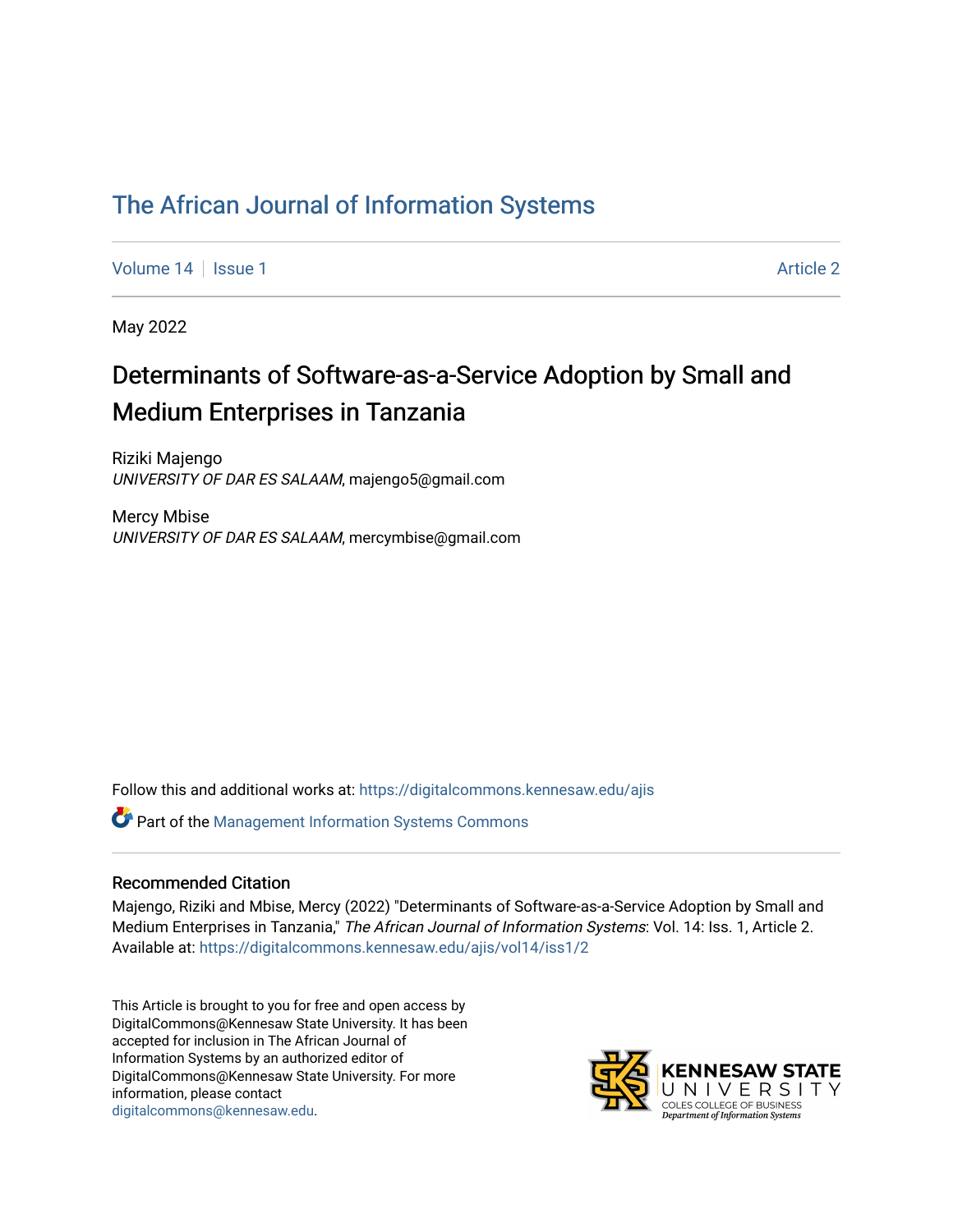

# **Determinants of Software-asa-Service Adoption by Small and Medium Enterprises in Tanzania**

**Research Paper**

**Volume 14, Issue 1, May 2022, ISSN 1936-0282**

**Riziki Mussa Majengo** University of Dar es Salaam [majengo5@gmail.com](mailto:majengo5@gmail.com)

**Mercy Mbise** University of Dar es Salaam [mercymbise@gmail.com](mailto:mercymbise@gmail.com)

(*Received September 2020, accepted March 2021*)

## **ABSTRACT**

Organizations in developed economies use the software-as-a-service (SaaS) model to improve performance and efficiency. However, its adoption in developing economies such as Tanzania is very low due to limited research on its adoption. This study enhances the adoption of SaaS in Tanzanian small and medium enterprises (SMEs) by proposing a conceptual framework based on the diffusion of innovation theory and the technology-organization-environment framework and recommending strategies for improving adoption. The framework was tested using regression analysis on data collected from 139 SMEs. Findings show that eight factors, relative advantage, compatibility, awareness, cost, perceived security and privacy risk, reliability and availability, top management support and trading partners' pressure, significantly affect adoption of SaaS by SMEs in Tanzania. The study recommends that cloud service providers address security challenges and software compatibility issues and ensure SaaS systems are available, and SMEs' top management provide support in implementing SaaS solutions to enhance their adoption.

## **Keywords**

Cloud service provider, diffusion of innovation theory, small and medium enterprises, software-as-aservice, technology-organization-environment framework.

## **INTRODUCTION**

Software-as-a-service (SaaS) is a cloud computing service delivery model which enables users to use cloud-based applications which are owned and managed by third party companies (application service providers [ASPs]). The application is not physically installed on computers, rather client side tools such as a web browser are used to access the application (Namasudra, 2018). In SaaS, computing resources are provided by a service provider who takes sole responsibility for owning, servicing, and maintaining the infrastructure, thereby relieving users of the burden of buying and maintaining their own infrastructure. As a result, users are able to focus on their core business activities and are able to perform better (Akande & Van Belle, 2015).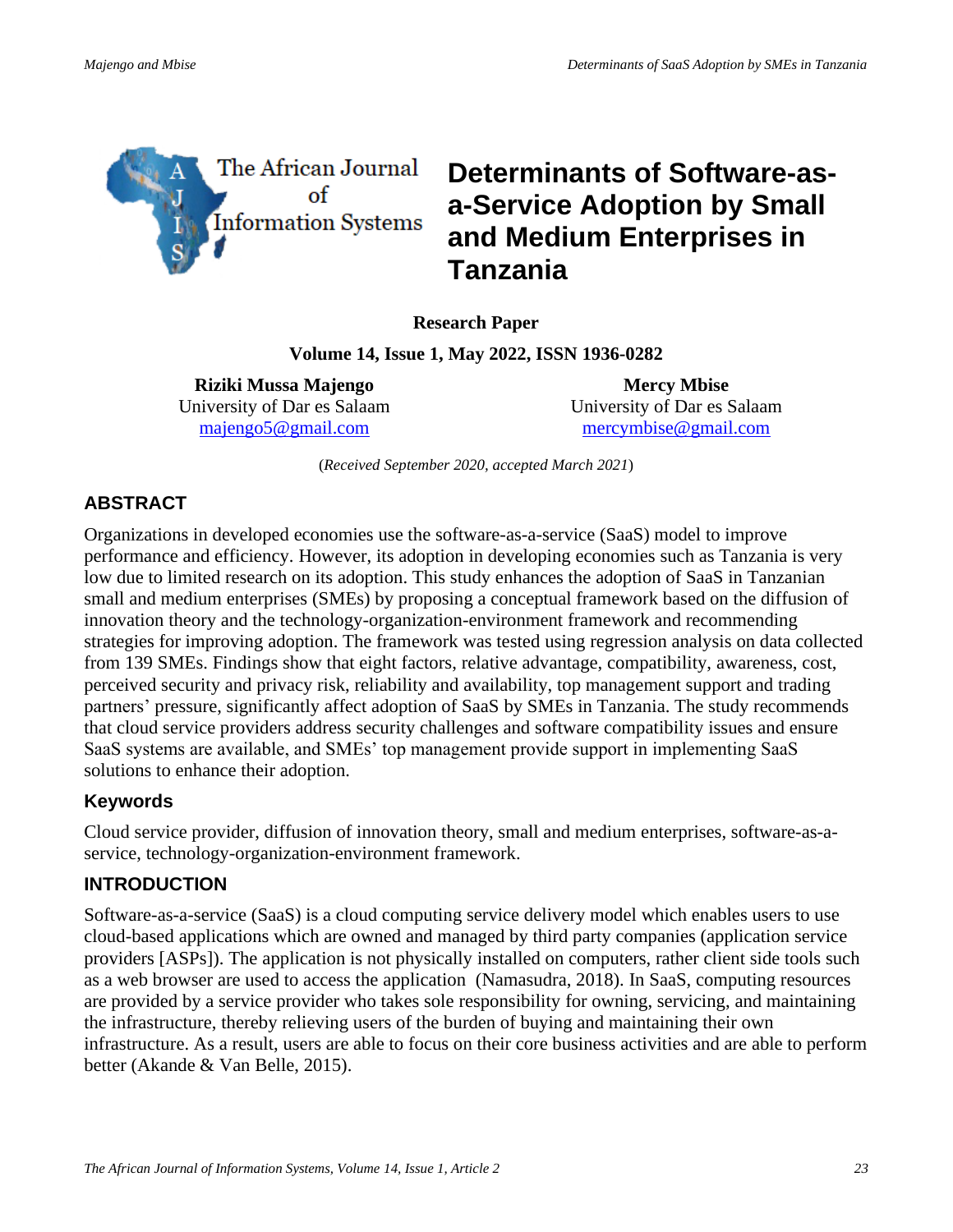SaaS provides plenty of benefits to small and medium enterprises (SMEs) such as improving efficiency and performance of a firm while reducing operational costs. SMEs refer to non-farming economic activities mainly manufacturing, mining, commerce, and services. There is no universally accepted definition of SMEs. Different countries use various measures of size depending on their level of development. Other commonly used yardsticks are total number of employees, total investment, and sales turnover. In the context of Tanzania, small enterprises are those firms employing between 5 and 49 employees or with a capital investment from Tshs.5 million to Tshs.200 million. Medium enterprises employ between 50 and 99 people or have a capital investment from Tshs.200 million to Tshs.800 million.

SMEs are the most dynamic economic growth force in almost all countries and, as a result, SMEs are performing an important role in economic growth and are considered a backbone of industrial development (Karkonasasi et al., 2016). In sub-Saharan Africa, 90% of all businesses are SME's, contributing significantly to the countries' gross domestic product (Khanda & Doss, 2018). In Tanzania, SMEs provide a significant contribution to economic growth and employment opportunities. According to the Tanzania Chamber of Commerce, Industry and Agriculture, 95% of the businesses in Tanzania are SMEs and they represent about 35% of the country's gross domestic product. Thus SMEs are the driving engine behind economic growth of the country (Pasape, 2018).

Generally, cloud computing technology enables SMEs to become as technologically advanced as their larger counterparts, without significant financial outlays (Attaran & Woods, 2018; Senarathna et al., 2018). Among cloud services, SaaS is the most viable solution for SMEs, as it has a wider array of solutions convenient for SMEs than platform-as-a-service or infrastructure-as-a-service (Attaran & Woods, 2018; Mokwena & Hlebela, 2018). However, its adoption is very low among SMEs in developing economies (AlBar & Hoque, 2019).

## **RESEARCH MOTIVATION**

SMEs face numerous challenges in identification, setting up and making use of information technology (IT) as an enabler for business. Cloud computing could solve this problem by offering ready and low cost of entry IT solutions (Attaran & Woods, 2018; Matias & Hernandez, 2019; Wambugu & Ndiege, 2018). However, its adoption is very low in many organizations in developing economies (Al-Hujran et al., 2018; Yaokumah & Amponsah, 2017). This low rate of adoption is a result of limited research on cloud computing adoption in developing economies (Gamage, 2019; Senyo et al., 2016). Thus, the motive of this study is to address the challenge behind the lack of access to modern IT applications facing many SMEs in Tanzania due to limited resources as SaaS provides state-of-the-art IT solutions which are scalable and flexible at a relatively low operational cost (Ayoobkhan & Asirvatham, 2019). The study focused on the SaaS model because this model has a wider array of solutions which are more convenient for SMEs than other cloud computing services such as platform-as-a-service and infrastructure-as-a-service. "Most SMEs only need to use SaaS tools, unless they have more complex IT requirements, PaaS or IaaS might be used" (Attaran & Woods, 2018, p. 97).

# **LITERATURE REVIEW**

## **Cloud Computing Technology**

Cloud computing is a cutting-edge technology that provides users with computing resources and services from external providers rather than building their own information systems (Kim et al., 2017). Cloud computing addresses two major challenges in the IT sector; achieving IT efficiency through better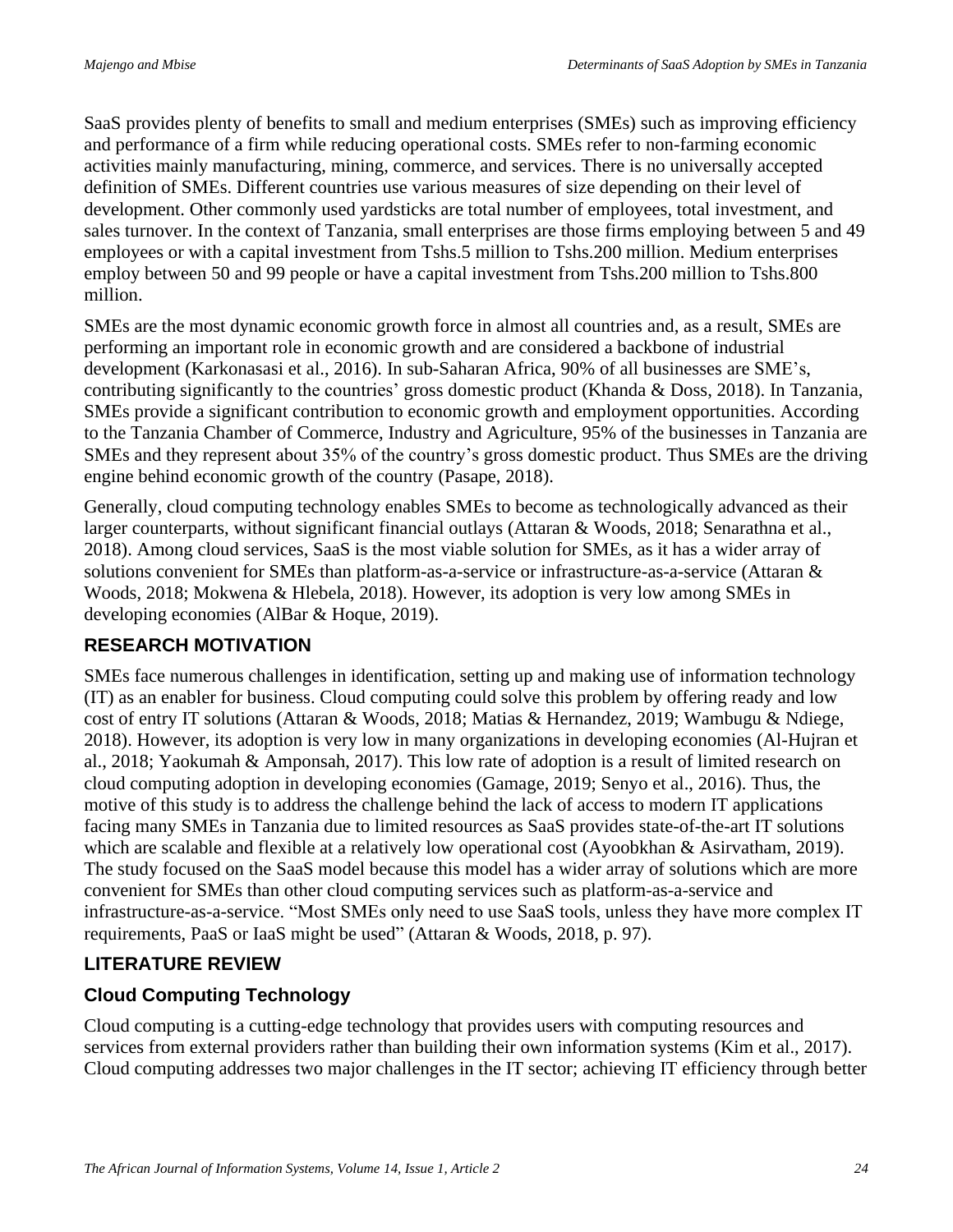utilization of IT resources, and business agility by being able to respond to business changes and fluctuating needs in a timely manner (Wease et al., 2018).

Cloud computing has four deployment models (Simmon, 2018):

- Public cloud, where the cloud infrastructure is owned by a third-party organization and is made available to the general public. It offers cost effective IT solutions and is very suitable for SMEs (Attaran & Woods, 2018).
- Private cloud, where the cloud infrastructure is provisioned for exclusive use by a single organization. It has high costs; however, it offers greater control and security of the infrastructure. Private cloud is more suitable for large firms with several geographically separated data centers (Wease et al., 2018).
- Hybrid cloud where the cloud infrastructure is a composite of public and private cloud. Public cloud is utilized for non-critical information while sensitive information is kept on private cloud (Attaran & Woods, 2018).
- Community cloud, where the cloud infrastructure is utilized by a different number of institutions that have the same core business or shareable concerns such as security requirements, policy and compliance considerations (Diaby & Rad, 2017).

Cloud computing technology has three service delivery models (Namasudra, 2018); infrastructure-as-aservice, in which a cloud service provider (CSP) provides fundamental computing resources such as processing, storage and networks, where cloud service customers can deploy and run arbitrary software including operating systems and applications (Simmon, 2018). Platform-as-a-service is where a CSP provides an environment including operating systems, databases, programming languages, execution environments and web servers for users to create, run and deploy applications (Namasudra, 2018). SaaS is where a licensed version of application software is provided by ASPs. Customers can pay for use of this software on demand. The application is accessible from various client devices through either client software such as a web browser or a thin client interface. Thus, users do not need a physical installation of the application (Attaran & Woods, 2018).

SaaS has many benefits for SMEs which may help a firm in attaining competitive advantages. Key benefits include reduction of operating cost (Kumar & Samalia, 2017), increased scalability (Akande & Van Belle, 2015), reliability of software (Kumar et al., 2017; Priyadarshinee et al., 2017), and a reduction in the time needed to launch a product to market (Kumar & Samalia, 2017; Priyadarshinee et al., 2017). However, SaaS has some risks if due diligence is not well done prior to its adoption (Mokwena & Hlebela, 2018). The risks include security and privacy as customers no longer have control of their data (Alassafi et al., 2017), challenges in integrating SaaS tools with other existing systems (Priyadarshinee et al., 2017), and limited customization options since source codes are proprietary to the CSP.

#### **Theoretical Framework on Information Systems Adoption**

There are several theories and models of technology adoption and acceptance used in information systems (IS) research, thus selection of an appropriate theory or model of technology adoption is a critical task for IS adoption research (Tarhini et al., 2015). This study employed two theoretical frameworks; diffusion of innovation theory and the technology-organization-environment framework, to propose a conceptual framework for SaaS adoption by SMEs in Tanzania. These theories have been extensively used in cloud computing adoption research and have produced significant results.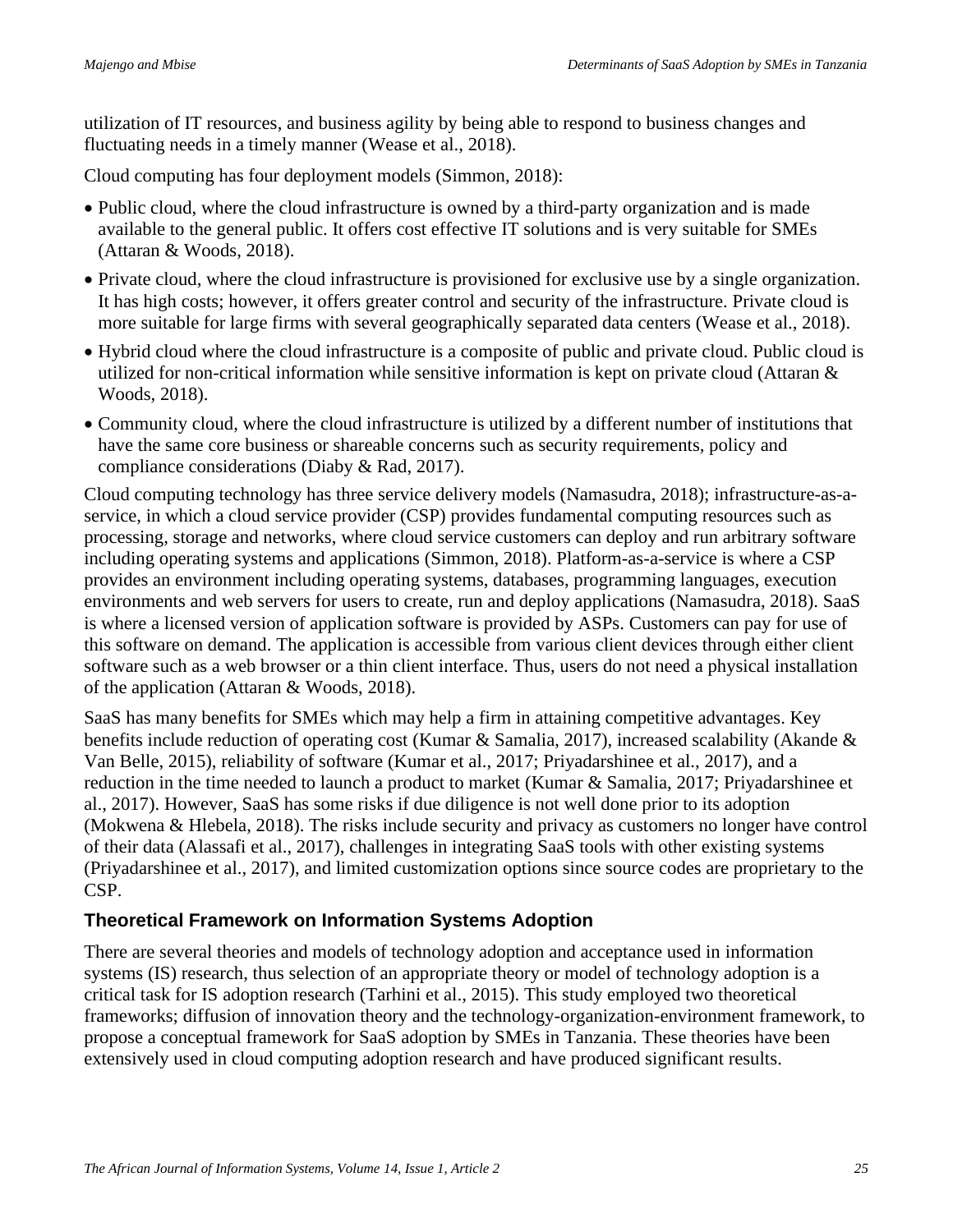## **Diffusion of Innovation Theory**

Diffusion of innovation theory (DOI) proposed by Rogers (1995) is a theory about technology adoption explaining innovation adoption at the individual level in terms of innovation factors that are divided into five categories (Maqueira-Marín et al., 2017):

- relative advantage; the degree to which an innovation is perceived as being better than its precursor,
- compatibility; the degree to which an innovation is perceived as being consistent with the existing values and needs of potential adopters,
- complexity; the degree to which an innovation is perceived as relatively difficult to understand and use,
- trialability; a measure of how easy it is to use the innovation in practice, and
- observability; inspecting how the innovation under study has been efficiently used within an organization (Tarhini et al., 2015).

#### **Technology-Organization-Environment Framework**

Technology-organization-environment (TOE) framework is an organization-level and multi-perspective framework of technology adoption proposed by DePietro et al. (1990). Based on this framework, the adoption process of a technology innovation is influenced by technological, organizational and environmental dimensions of an organization (Oliveira & Martins, 2011). The technological context describes both internal and external technologies relevant to the firm which includes current practices, equipment internal to the firm as well as the set of available technologies external to the firm. Organizational context refers to descriptive measures about the organization such as scope, size, and managerial structure. The environmental context is the arena in which a firm conducts its business, for example its industry, competitors, and dealings with the government. Figure 1 shows how adoption of technological innovation is influenced by technological, organizational, and environmental factors.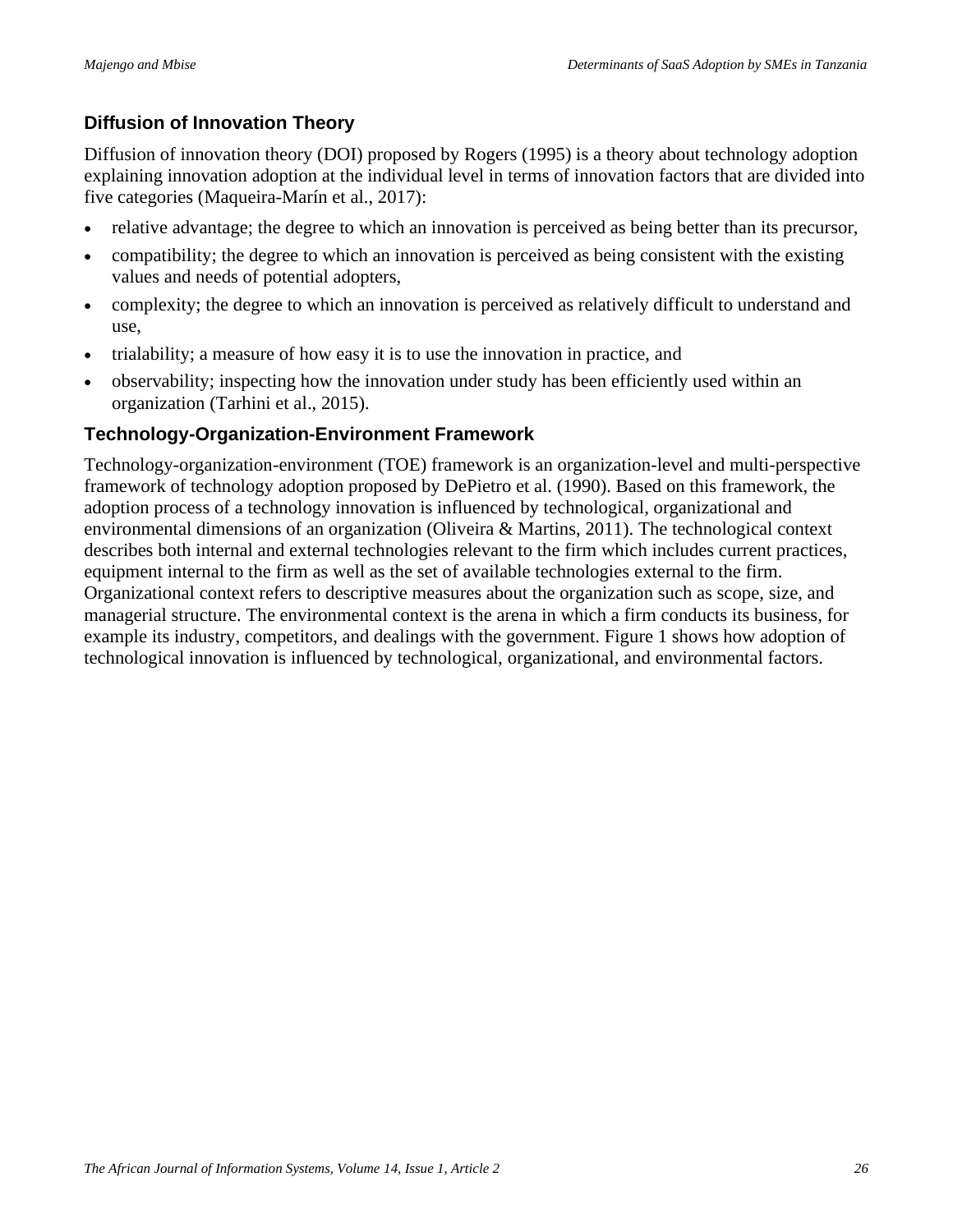

**Figure 1**  *Technology-Organization-Environment Framework*

*Note*. Adapted from DePietro et al. (1990).

## **CONCEPTUAL FRAMEWORK AND RESEARCH HYPOTHESES**

## **Diffusion of Innovation Context**

#### *Relative Advantage*

Relative Advantage is the degree to which an innovation is perceived as being better than the idea it superseded (Al-Shboul, 2018). In the context of this study the new innovation is the SaaS model and the predecessor is the on-premises model of acquiring and using software. Cloud-based software has several advantages for SMEs such as payments based on usage, improved scalability, and an easier installation and upgrade process. These features were not possible in the on-premises software thus Relative Advantage is an essential factor in the SaaS adoption decision (Kumar & Samalia, 2017; Stieninger et al., 2018). Therefore, the study hypothesizes that:

#### *H1: Relative Advantage affects adoption of SaaS by SMEs in Tanzania*

#### *Compatibility*

Compatibility is the extent to which an innovation or new technology is recognized as harmonious with current values, past experience and the requirements of potential adopters (Al-Hujran et al., 2018). Technology is considered compatible if it is easy to deploy and integrate with existing infrastructure and applications with no or just a few technological challenges (Yaokumah & Amponsah, 2017). When organizations realize that technology is compatible with their existing working applications then firms are more likely to adopt it (Pathan et al., 2017). Conversely, innovations considered incompatible with the organizations' values, practices or norms may not be adopted as rapidly as an innovation that is compatible (Jianwen & Wakil, 2019; Mokwena & Hlebela, 2018). Therefore, the study hypothesizes that: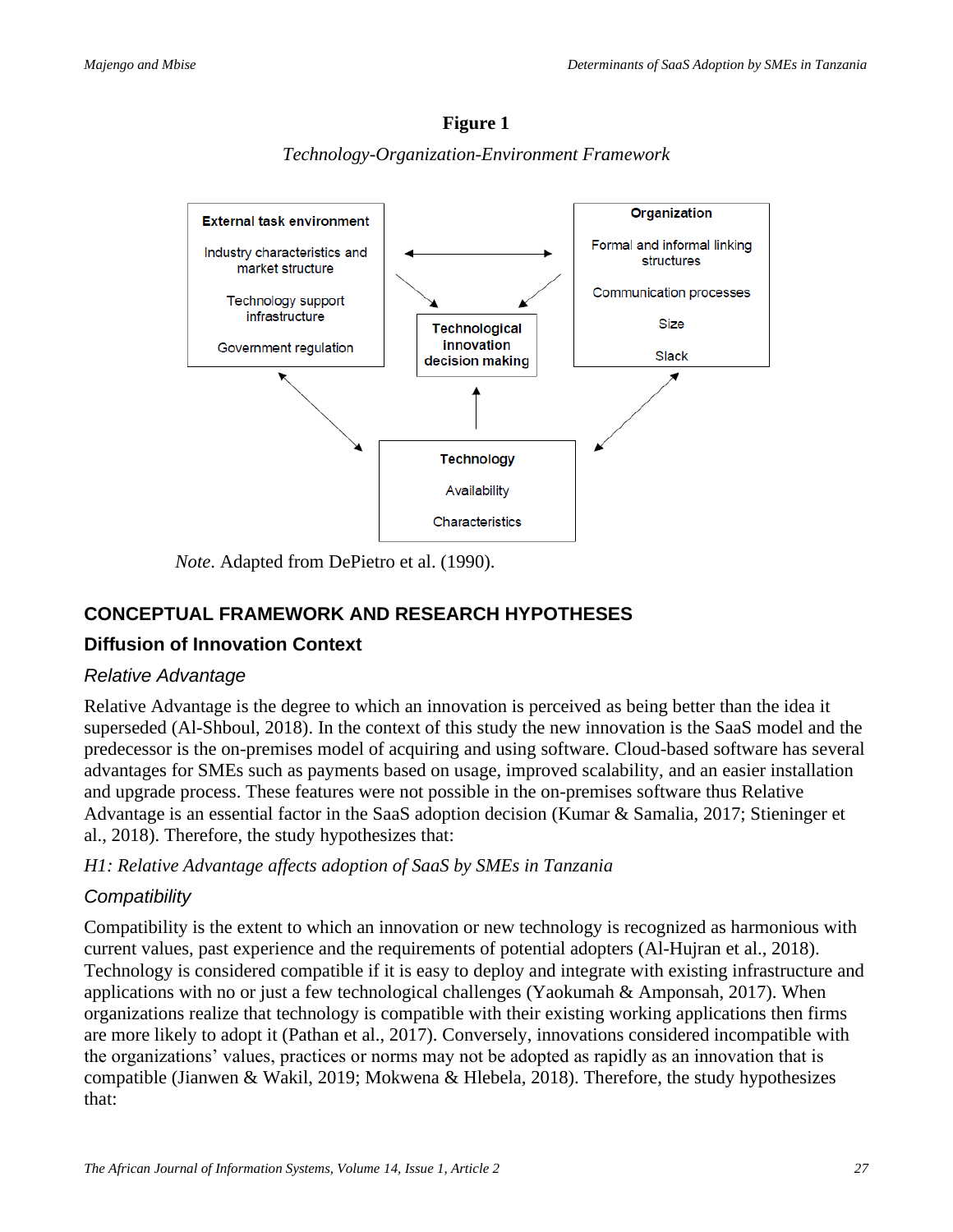## *H2: Compatibility issues affects adoption of SaaS by SMEs in Tanzania.*

## *Complexity*

Complexity refers to the degree to which an innovation is perceived as relatively difficult to understand and use (Stieninger et al., 2018). The longer it takes to understand or implement an innovation, the more likely this becomes a barrier to adoption of that technology (Mokwena & Hlebela, 2018). According to Ayoobkhan & Asirvatham (2019) a SMEs' prospect to implement SaaS solutions is increased by the decreased complexity of SaaS solutions. Therefore, the study hypothesizes that:

*H3: Complexity of SaaS products affects adoption of SaaS by SMEs in Tanzania.*

## *Awareness*

In the context of this study, Awareness refers to the extent to which an individual is aware of the availability of cloud-based applications relevant to specific domains of operation and the associated risks and benefits of using the applications (Amron et al., 2019). The individual's awareness and understanding of the innovation and how best the organization can benefit from that innovation is the key to its adoption (Tarhini et al., 2015). Equally, lack of awareness about the benefits of options such as SaaS has demonstrably limited adoption (Senarathna et al., 2018). Therefore, the study hypothesizes that:

*H4: Awareness affects adoption of SaaS by SMEs in Tanzania.*

## *Cost*

In the context of this study, Cost includes both capital expenditure (CAPEX) and operational expenditure (OPEX). Organizations usually invest huge capital in IT infrastructure where just a few of their resources are utilized. Adoption of a SaaS model helps to reduce capital investment because CSP takes care of the administration and maintenance of the IT infrastructure which decreases the total cost of IT operations (Raut et al., 2017). Cost is an essential aspect for SMEs in adoption of any technological innovation, according to Mokwena and Hlebela (2018). Al-Dwairi et al. (2018) perceived lower total cost of ownership offered by SaaS solutions continues to be the dominant reason why SMEs consider adoption of a SaaS model. Therefore, the study hypothesizes that:

*H5: Cost reduction affects adoption of SaaS by SMEs in Tanzania.*

## **Technological Context**

## *Perceived Security and Privacy Risk*

In the context of this study, a security risk is the possibility that a threat agent takes advantage of technological vulnerability and the corresponding business environment to cause harm to the information system or data (Gangwar & Date, 2016). SMEs' fear about safety, security and confidentiality of their data is a major concern in cloud computing adoption (Bhuiyan et al., 2019; Khan & Al-Yasiri, 2016; Kumar & Samalia, 2017). According to Karkonasasi et al. (2016), Alanezi (2018), and Mrhaouarh et al. (2018), security and privacy issues are the most critical obstacles for cloud adoption. However, security and privacy of cloud computing is a two-sided sword. Large CSPs can offer strong security mechanisms to the cloud data by deploying the latest technologies (Al-Dwairi et al., 2018). Therefore, the study hypothesizes that:

*H6: Perceived Security and Privacy Risk affects adoption of SaaS by SMEs in Tanzania.*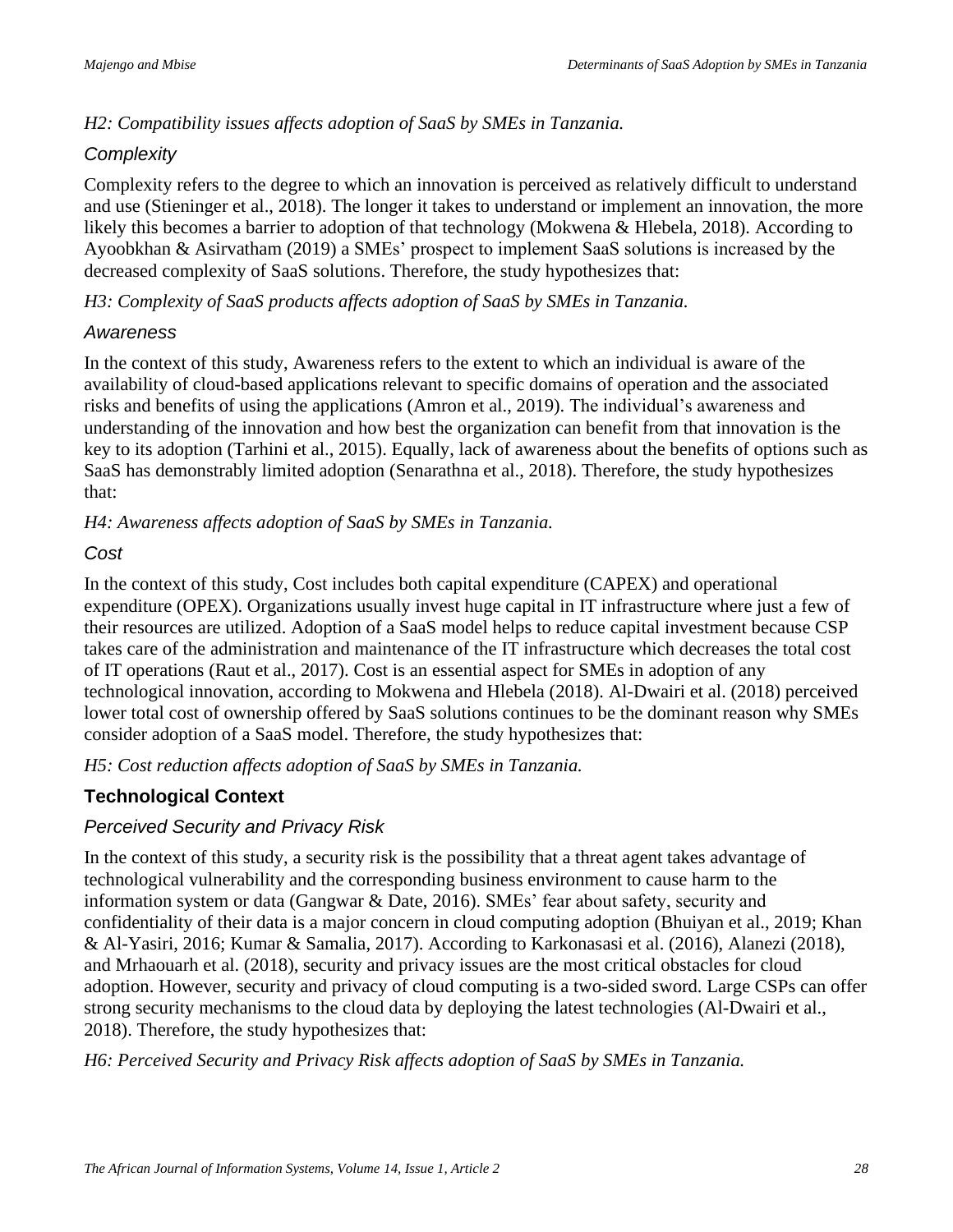### *Reliability and Availability*

Reliability refers to the ability of a system to fulfil its intended function in a proper and expected manner. This involves ensuring a high quality of service to end users with a high transmission rate, minimum rate of errors and fast recovery (Alkhater et al., 2015). The cloud computing services are very reliable as they are available around the clock. The disaster recovery services offered by CSPs are more automated and secured compared to organizational disaster recovery strategies (Raut et al., 2017; Veigas & Heraje, 2019). Reliability and Availability of cloud-based software is an influential factor in an organization's decision to adopt a SaaS model. Therefore, the study hypothesizes that:

*H7: Reliability and Availability of SaaS solutions affects adoption of SaaS by SMEs in Tanzania.*

#### *Technological Readiness*

Technological Readiness of the organization refers to the availability of technological infrastructure and IT human resources necessary for the adoption of a new technology (Bhatti, 2017; Sandu & Gide, 2018). Although the architecture of SaaS shifts responsibility for the maintenance, availability and security procedures from the customer to the CSP, the diversity of SaaS solutions and industry-specific requirements may require continuous monitoring of legal and organizational compliance. Thus, technologically competent human resources are essential to ensure legal and organizational compliance is addressed appropriately when adopting the technology (Oliveira et al., 2019). According to Hassan et al. (2017) organizations which are technologically ready are better positioned for the adoption of cloud computing services. Therefore, the study hypothesizes that:

*H8: Technological Readiness affects adoption of SaaS by SMEs in Tanzania.*

## **Organizational Context**

## *Top Management Support*

Top management is an executive group that creates the policies and makes decisions within the organization. Its support plays a vital role in determining the successful implementation of cloud computing in the organization (Amron et al., 2019). It is crucial to have top management support for building a positive organizational climate and to provide sufficient resources for adoption of new technological innovations by SMEs (Karkonasasi et al., 2016). According to Kim et al. (2017) top management support is considered to be more important than resources or IT capacity for the adoption of SaaS. Thus, without top management support it is unlikely that the decision to adopt SaaS will be effective (Martins et al., 2016). Therefore, the study hypothesizes that:

*H9: Top Management Support affects adoption of SaaS by SMEs in Tanzania.*

## *Industry Type*

The industry sector within which organizations operate can have influence on IT adoption because different business needs in different industry sectors may affect the innovation uptake of any technology (Lee, 2019; Senarathna et al., 2018). Cloud computing adoption differs from industry to industry mainly because of dissimilar levels of security and IT capability in the industry (Tripathi, 2019). Therefore, the study hypothesizes that:

*H10: The Industry Type within which a firm operates affects adoption of SaaS by SMEs in Tanzania.*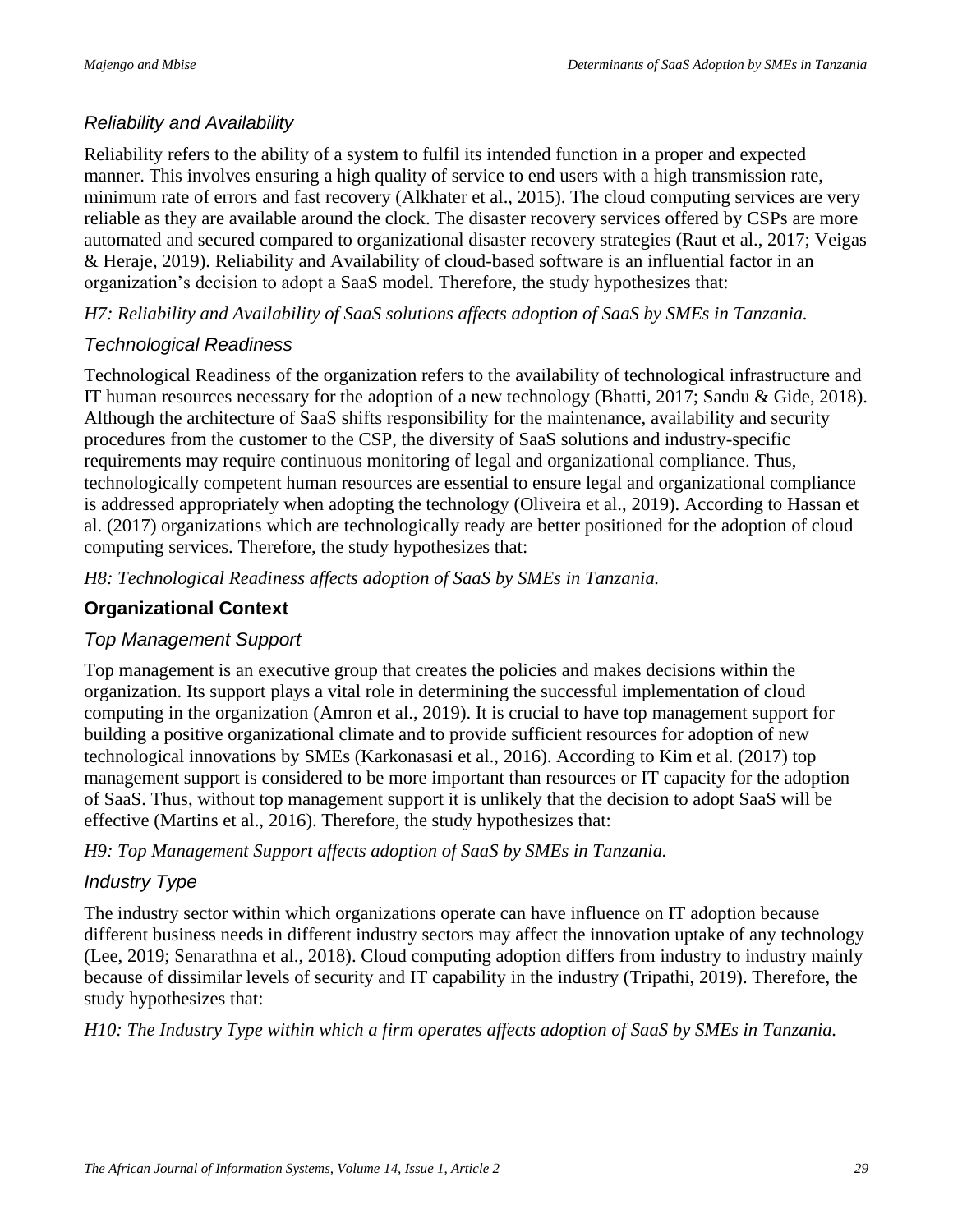## **Environmental Context**

#### *Internet Infrastructure*

Reliable internet connectivity, its speed and availability is the most crucial requirement for utilization of cloud computing services (Kumar & Samalia, 2017). According to Sabi et al. (2016), good telecommunication networks and high speed internet networks play a vital role in the process of innovation diffusion especially if such innovation depends on those infrastructures for its operation. Since SaaS primarily relies on the internet in its operation as the backend systems are accessed remotely from cloud servers, the quality of internet infrastructure is key in its adoption. Therefore, the study hypothesizes that:

#### *H11: Internet Infrastructure affects adoption of SaaS by SMEs in Tanzania.*

## *Competitive Pressure*

In this study, Competitive Pressure refers to the intensity of competition among firms in an industry. It can precipitate adoption of a technology as firms will strive to gain competitive advantage through adoption of an innovation (Alkhater et al., 2015; Senyo et al., 2016). Competitive Pressure can influence firms to adopt cloud computing. SMEs and large companies can compete significantly with their competitors in the market place by adopting cutting edge technologies (Karkonasasi et al., 2016). According to Safari et al., (2015) in competitive environments, companies are highly dependent on modern IT technologies such as SaaS to stay competitive. Therefore, the study hypothesizes that:

*H12: Competitive Pressure affects adoption of SaaS by SMEs in Tanzania.*

## *Trading Partners' Pressure*

Trade partners are individuals or organizations whom a firm conducts business with. Since most firms rely on inputs and collaboration from partners to satisfy their customers, pressure from these partners can influence a firm to adopt an innovation in order to maintain their working relationship (Senyo et al., 2016). According to Al-Jabri and Alabdulhadi (2016), business partners should adopt comparable and compatible technologies in order to facilitate data sharing and interchangeability. Thus, if one business partner adopts a SaaS solution it is likely that other business partners will adopt the compatible SaaS solution. Therefore, the study hypothesizes that:

*H13: Trading Partner' Pressure affects adoption of SaaS by SMEs in Tanzania.*

## **Proposed Conceptual Framework for SaaS Adoption by SMEs in Tanzania**

Figure 2 depicts the proposed conceptual framework for adoption of SaaS by SMEs in Tanzania based on factors affecting the adoption described in this paper.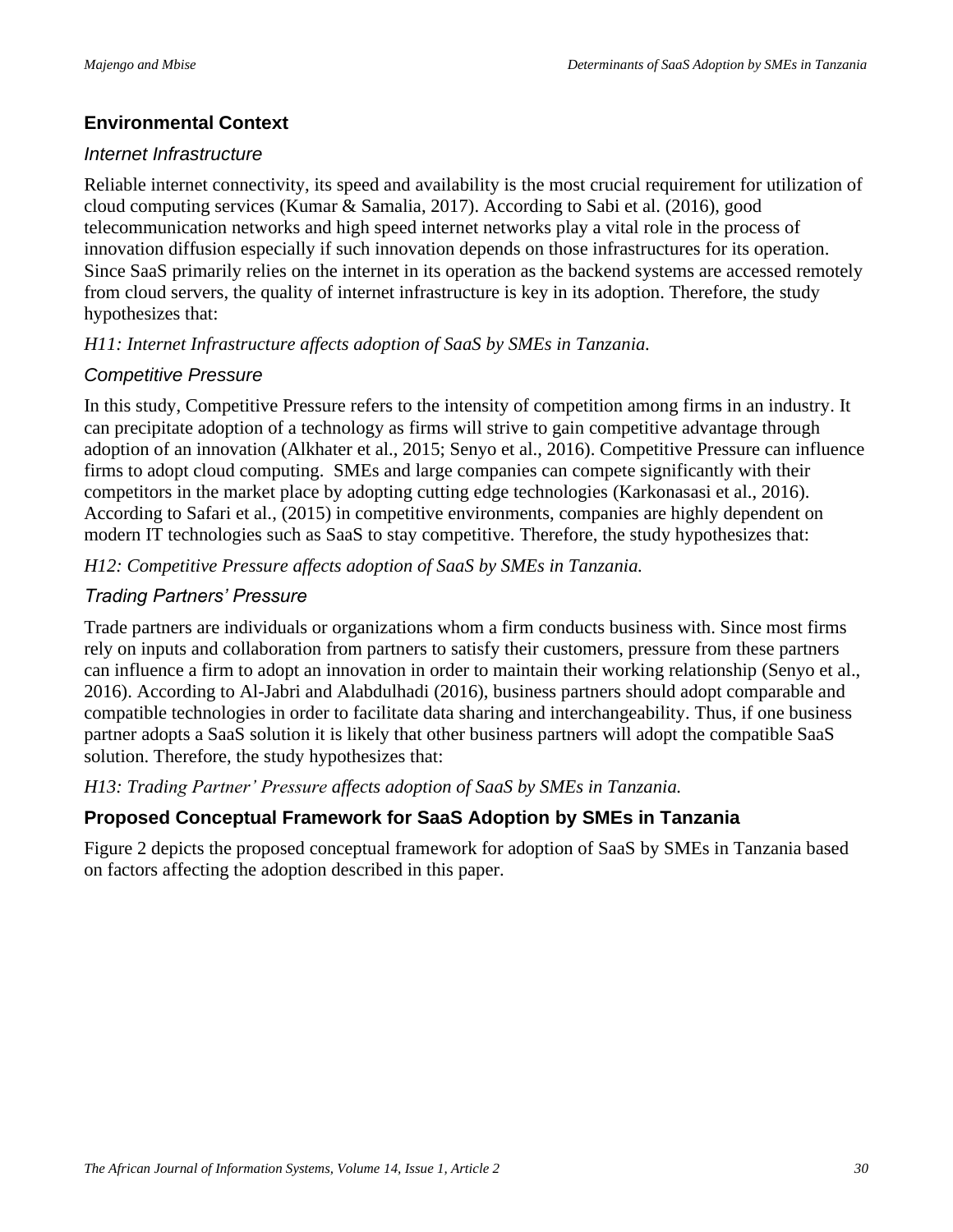

*Conceptual Framework for SaaS Adoption by SMEs in Tanzania*



*Note*. SaaS = software-as-a-service; SMEs = small and medium enterprises

## **METHODOLOGY**

This study adopted a mixed approach where quantitative data were collected and analyzed before collecting qualitative data. The qualitative data were used to provide insights about quantitative results. The study was conducted in the Dar es Salaam region. In obtaining sampling elements the study used a non-probability sampling technique called judgmental sampling or purposive sampling method. The sample size was obtained through the use of a sample size estimation table computed by Israel (1992) with a precision level of  $\pm$  10 percent at 95% confidence level. Thus, the recommended minimum sample size for this study was 100 SMEs, since the SMEs sector in Tanzania is estimated to consist of more than three million enterprises. However, to ensure reliability of the data this research collected data from 139 SMEs.

The study used a structured questionnaire self-administered to executive managers and information and communication technology managers of selected SMEs, as they are persons who can make IT strategic decisions for their firms. The questions in the questionnaire were adapted from Martins et al. (2016) and Oliveira et al. (2019) to capture the information from each construct in the proposed conceptual framework for SaaS adoption by SMEs in Tanzania. The questionnaire was distributed in both online and physical form. The online version was created in the open-source tool Google Forms and it was distributed via e-mail to the respondents. A five-point Likert scale ranging from strongly disagree (1) to strongly agree (5) was used to measure the respondents' opinion on factors affecting the adoption of SaaS by SMEs in Tanzania.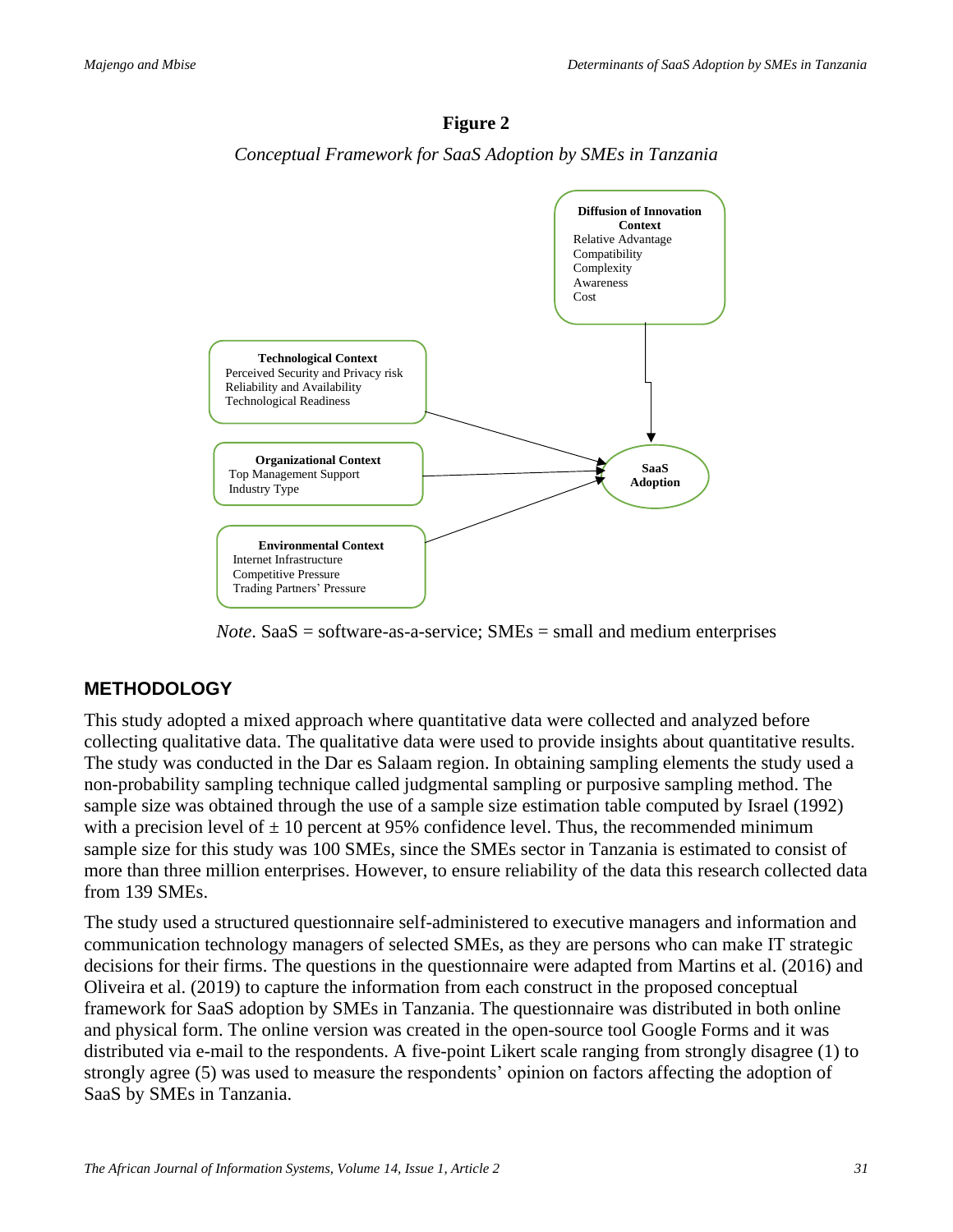In this study, quantitative data analysis was done by using a statistical package STATA (Version 15.1) while thematic analysis was used as a qualitative method to analyze data collected through interviews.

## **FINDINGS**

#### **Characteristics of Surveyed Firms**

Among the SMEs that participated in the study, 25.9% were technology firms, 40.3% were commercial firms, 23.7% were firms involved in the service sector and 10.1% were firms from other sectors. This study involved small and medium enterprises. As per invested capital expenditure, 59.7% of the firms that participated in this research were small enterprises and 40.3% were medium enterprises. Furthermore, the study found that only 31.65% of SMEs in Tanzania use SaaS solutions in their business operations. Interviews revealed that financial and accounting (record keeping) tools and backup and recovery are the most used SaaS tools by SMEs in Tanzania.

## **Testing Reliability of Data Collection Tool**

A reliability test is a measure of the internal consistency of the test items or scale. Internal consistency describes the extent to which all the items in a test measure the same concept or construct (Tavakol & Dennick, 2011). This study used Cronbach's alpha coefficients to test for reliability of items in the constructs of the conceptual framework. Cronbach's alpha coefficient values normally range between 0 and 1; the closer the coefficient is to 1.0 the greater the internal consistency of the items in the scale (Gliem & Gliem, 2003). Nunnally (1978) proposed a rule of thumb that Cronbach's alpha coefficient value greater than or equal to 0.7 indicate good reliability. The Cronbach's alpha coefficient values for the constructs ranged from 0.7275 to 0.9469 as shown in Table 1. This indicates internal consistency of the items in the constructs and thus the data collection tool was reliable.

| Factor                              | Cronbach's alpha value |
|-------------------------------------|------------------------|
| Relative Advantage                  | 0.8340                 |
| Compatibility                       | 0.7275                 |
| Complexity                          | 0.7599                 |
| Awareness                           | 0.7432                 |
| Cost                                | 0.7811                 |
| Perceived Security and Privacy risk | 0.8649                 |
| Reliability and Availability        | 0.7595                 |
| <b>Technological Readiness</b>      | 0.9184                 |
| <b>Top Management Support</b>       | 0.7722                 |
| <b>Industry Type</b>                | 0.8994                 |
| Internet Infrastructure             | 0.9469                 |
| <b>Competitive Pressure</b>         | 0.8323                 |
| Trading Partners' Pressure          | 0.7363                 |
| SaaS Adoption                       | 0.7520                 |

#### **Table 1**

*Cronbach's Alpha Coefficients Values*

*Note*. SaaS = software-as-a-service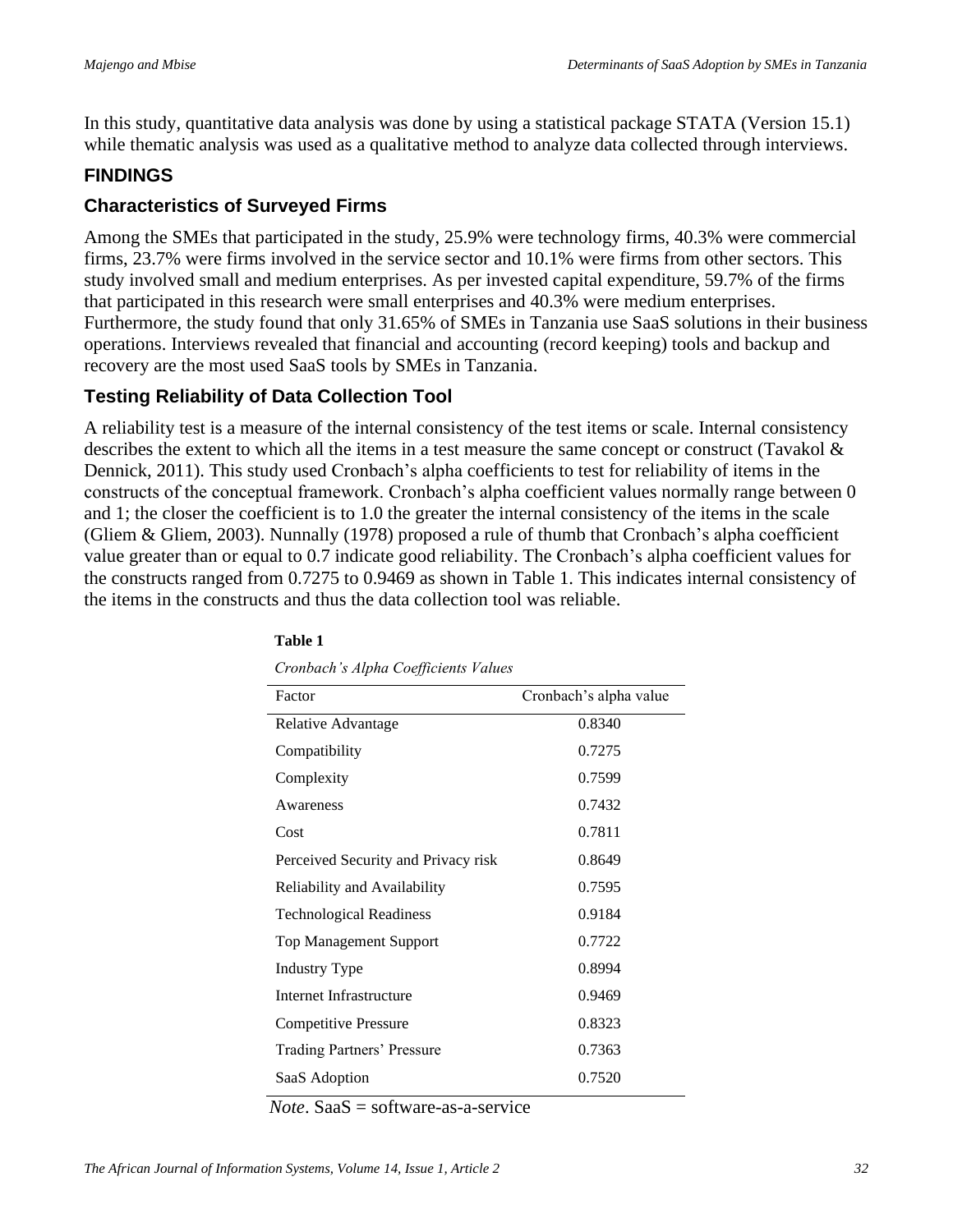## **Test of Sample Adequacy and Bartlett's Test of Sphericity**

Prior to performing factor analysis, the study investigated the input data to find its suitability for such a method through tests such as Kaiser-Meyer-Olkin (KMO) and Bartlett's test of sphericity. KMO is a measure of sampling adequacy with values varying between 0 and 1. Values closer to 1 are better and the value of 0.6 is the suggested minimum (Ul Hadia et al., 2016). From the collected data, the study calculated a KMO value of 0.853 which is above the threshold. Therefore, the sample was adequate and factor analysis can be performed with the data.

Bartlett's test of sphericity tests the null hypothesis that the correlation matrix is an identity matrix, indicating that variables are unrelated and therefore unsuitable for factor analysis (Ul Hadia et al., 2016). Small *p*-values, less than the chosen significance level  $(\alpha)$  rejects the null hypothesis, hence indicating that factor analysis may be useful with the data (Hair et.al, 2014). This study assumed a 95% confidence level, thus  $\alpha = 0.05$ . The results of Bartlett's test of sphericity yielded  $p = .000$  which is less than  $\alpha$  (0.05). Therefore, it was reasonable to perform factor analysis.

## **Factor Analysis**

Factor analysis is a statistical method for investigating whether observed variables are linearly related to the latent variables called factors (Didas, 2019). In factor analysis, factor loadings are computed which measure correlation of the variables with a factor (Kline, 1994). According to Hair et al. (2014) an estimated factor loading of 0.50 or greater indicates a variable is practically significant. The study employed exploratory factor analysis using the principal component analysis (PCA) extraction method with varimax rotation, in order to gain insights of the relationships between latent variables and measured variables. The variables produced loadings between 0.374 and 0.954, as shown in Table 2. However, out of 47 variables from the questionnaire, three variables (SP4, TB1 and PC3) had factor loadings of less than 0.50. These were considered insignificant and hence were not used in further analysis.

#### **Table 2**

*Factor Loadings*

| VR             | RA    | ${\bf CP}$ | CX    | $\mathbf{A}\mathbf{W}$ | ${\cal C}{\cal T}$ | ${\rm SP}$ | AR | TR | TM | TB | IF | ${\rm P}{\bf C}$ | ${\rm TP}$ | SA |
|----------------|-------|------------|-------|------------------------|--------------------|------------|----|----|----|----|----|------------------|------------|----|
| RA1            | 0.615 |            |       |                        |                    |            |    |    |    |    |    |                  |            |    |
| RA2            | 0.584 |            |       |                        |                    |            |    |    |    |    |    |                  |            |    |
| RA3            | 0.522 |            |       |                        |                    |            |    |    |    |    |    |                  |            |    |
| RA4            | 0.577 |            |       |                        |                    |            |    |    |    |    |    |                  |            |    |
| CP1            |       | 0.563      |       |                        |                    |            |    |    |    |    |    |                  |            |    |
| CP2            |       | 0.592      |       |                        |                    |            |    |    |    |    |    |                  |            |    |
| CP3            |       | 0.585      |       |                        |                    |            |    |    |    |    |    |                  |            |    |
| CP4            |       | 0.552      |       |                        |                    |            |    |    |    |    |    |                  |            |    |
| CX1            |       |            | 0.586 |                        |                    |            |    |    |    |    |    |                  |            |    |
| $\mbox{CX2}$   |       |            | 0.623 |                        |                    |            |    |    |    |    |    |                  |            |    |
| CX3            |       |            | 0.517 |                        |                    |            |    |    |    |    |    |                  |            |    |
| $\mathbf{AW1}$ |       |            |       | 0.673                  |                    |            |    |    |    |    |    |                  |            |    |
| $\mathbf{AW2}$ |       |            |       | 0.708                  |                    |            |    |    |    |    |    |                  |            |    |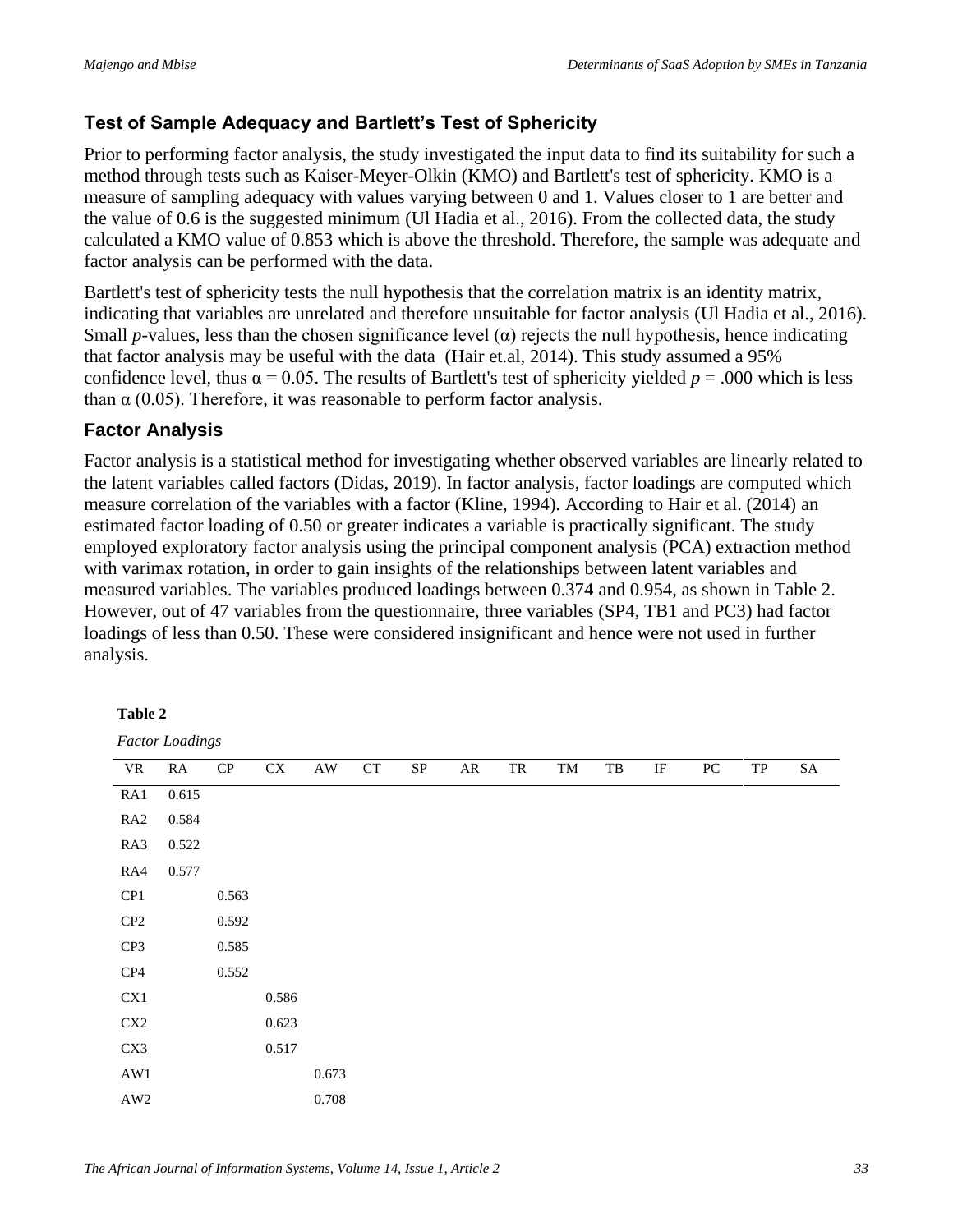| $\ensuremath{\text{VR}}\xspace$                   | ${\rm RA}$ | CP | $\overline{\text{CX}}$ | $\overline{\rm AW}$ | ${\cal C}{\cal T}$ | $\overline{\text{SP}}$ | ${\sf AR}$ | ${\rm TR}$ | $\mathop{\rm TM}\nolimits$ | $_{\rm{TB}}$ | $\rm I\!F$ | PC    | ${\rm TP}$ | ${\rm SA}$ |
|---------------------------------------------------|------------|----|------------------------|---------------------|--------------------|------------------------|------------|------------|----------------------------|--------------|------------|-------|------------|------------|
| AW3                                               |            |    |                        | 0.954               |                    |                        |            |            |                            |              |            |       |            |            |
| CT1                                               |            |    |                        |                     | $0.781\,$          |                        |            |            |                            |              |            |       |            |            |
| $\operatorname{CT2}$                              |            |    |                        |                     | 0.559              |                        |            |            |                            |              |            |       |            |            |
| CT3                                               |            |    |                        |                     | 0.676              |                        |            |            |                            |              |            |       |            |            |
| SP1                                               |            |    |                        |                     |                    | 0.594                  |            |            |                            |              |            |       |            |            |
| ${\rm SP2}$                                       |            |    |                        |                     |                    | 0.511                  |            |            |                            |              |            |       |            |            |
| ${\rm SP3}$                                       |            |    |                        |                     |                    | 0.507                  |            |            |                            |              |            |       |            |            |
| ${\bf SP4}$                                       |            |    |                        |                     |                    | 0.430                  |            |            |                            |              |            |       |            |            |
| $\rm AR1$                                         |            |    |                        |                     |                    |                        | 0.630      |            |                            |              |            |       |            |            |
| ${\sf AR2}$                                       |            |    |                        |                     |                    |                        | 0.598      |            |                            |              |            |       |            |            |
| AR3                                               |            |    |                        |                     |                    |                        | 0.501      |            |                            |              |            |       |            |            |
| $\mathrm{TR}1$                                    |            |    |                        |                     |                    |                        |            | 0.601      |                            |              |            |       |            |            |
| TR <sub>2</sub>                                   |            |    |                        |                     |                    |                        |            | 0.613      |                            |              |            |       |            |            |
| TR3                                               |            |    |                        |                     |                    |                        |            | 0.511      |                            |              |            |       |            |            |
| TM1                                               |            |    |                        |                     |                    |                        |            |            | 0.571                      |              |            |       |            |            |
| TM <sub>2</sub>                                   |            |    |                        |                     |                    |                        |            |            | 0.586                      |              |            |       |            |            |
| TM3                                               |            |    |                        |                     |                    |                        |            |            | 0.573                      |              |            |       |            |            |
| $\rm TB1$                                         |            |    |                        |                     |                    |                        |            |            |                            | 0.374        |            |       |            |            |
| TB <sub>2</sub>                                   |            |    |                        |                     |                    |                        |            |            |                            | $0.518\,$    |            |       |            |            |
| TB3                                               |            |    |                        |                     |                    |                        |            |            |                            | 0.593        |            |       |            |            |
| $_{\rm TB4}$                                      |            |    |                        |                     |                    |                        |            |            |                            | 0.685        |            |       |            |            |
| $_{\rm IF1}$                                      |            |    |                        |                     |                    |                        |            |            |                            |              | 0.578      |       |            |            |
| $\rm IF2$                                         |            |    |                        |                     |                    |                        |            |            |                            |              | 0.587      |       |            |            |
| IF3                                               |            |    |                        |                     |                    |                        |            |            |                            |              | 0.565      |       |            |            |
| PC1                                               |            |    |                        |                     |                    |                        |            |            |                            |              |            | 0.667 |            |            |
| PC2                                               |            |    |                        |                     |                    |                        |            |            |                            |              |            | 0.547 |            |            |
| $PC3$                                             |            |    |                        |                     |                    |                        |            |            |                            |              |            | 0.405 |            |            |
| PC4                                               |            |    |                        |                     |                    |                        |            |            |                            |              |            | 0.507 |            |            |
| $\ensuremath{\mathsf{T}}\ensuremath{\mathsf{P}}1$ |            |    |                        |                     |                    |                        |            |            |                            |              |            |       | 0.521      |            |
| $\ensuremath{\mathsf{T}\mathsf{P}2}$              |            |    |                        |                     |                    |                        |            |            |                            |              |            |       | 0.693      |            |
| TP3                                               |            |    |                        |                     |                    |                        |            |            |                            |              |            |       | 0.687      |            |
| SA1                                               |            |    |                        |                     |                    |                        |            |            |                            |              |            |       |            | 0.632      |
| $\ensuremath{\mathrm{S}}\ensuremath{\mathrm{A}}2$ |            |    |                        |                     |                    |                        |            |            |                            |              |            |       |            | 0.755      |
| SA3                                               |            |    |                        |                     |                    |                        |            |            |                            |              |            |       |            | 0.505      |

*Note*. Factor variance and eigenvalues have not been presented in the table. VR = variable; RA = relative advantage; CP  $=$  compatibility; CX = complexity; AW = awareness; CT = cost; SP = security and privacy risk; AR = availability and reliability;  $TR = 1$  technological readiness;  $TM = top$  management support;  $TB =$  industry type;  $IF =$  internet infrastructure;  $PC =$  competitive pressure;  $TP =$  trading partners pressure;  $SA =$  software-as-a-service adoption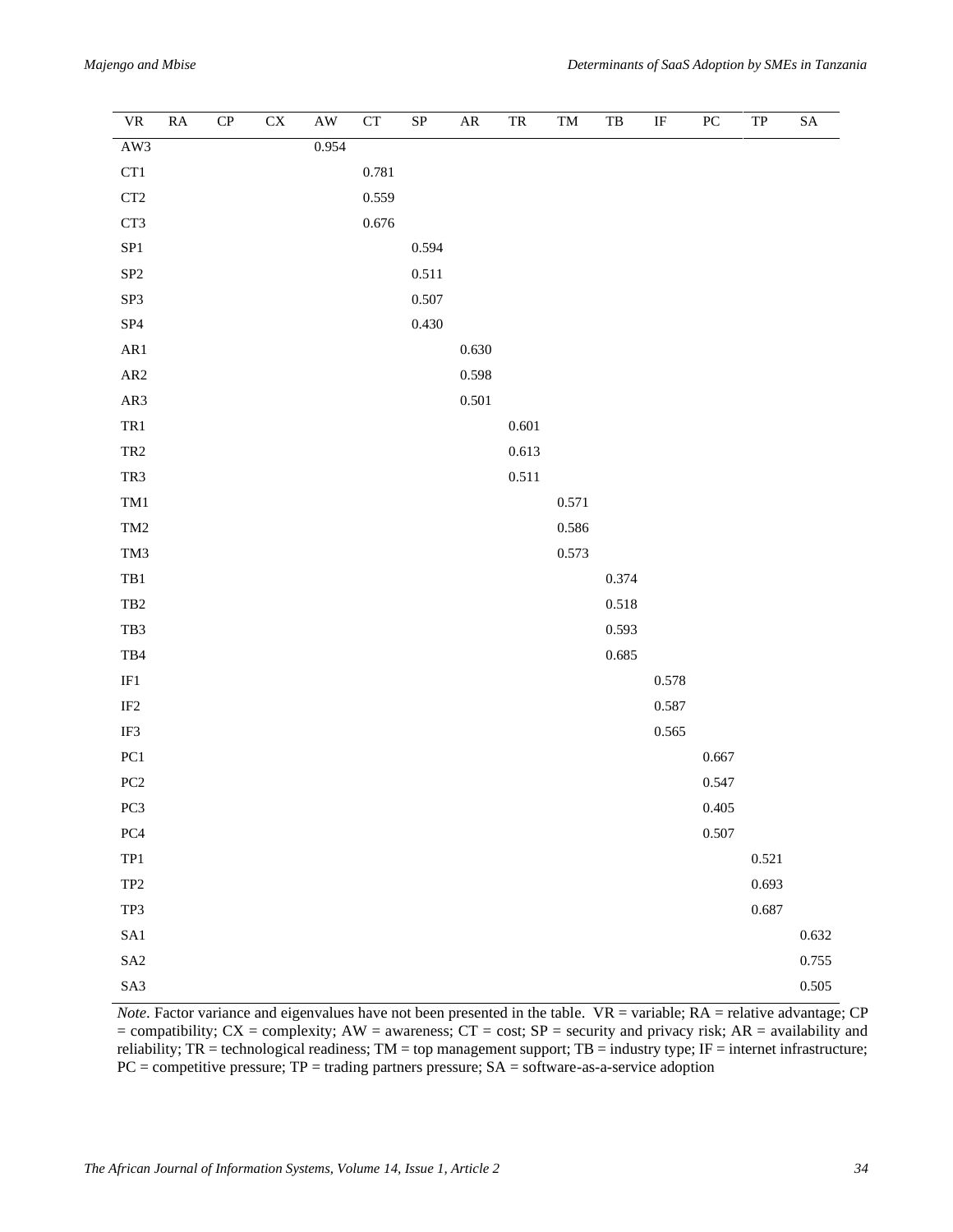# **Regression Analysis**

Regression analysis is a statistical technique for modeling the relationship between a dependent variable and one or more independent variables (Yan & Su, 2009). This study used multiple linear regression analysis to evaluate factors in the proposed conceptual framework for SaaS adoption by SMEs in Tanzania. Multiple linear regression model is a regression model with one dependent variable and more than one independent variables (Uyanık & Güler, 2013). The regression analysis process involved a series of tests as described hereunder.

## *Testing Normality of Data*

Prior to regression analysis computations, it is conventional to test for the normality of the data since the entire regression analysis is based on a normality assumption (Schmidt & Finan, 2018). This study used a *p*-*p* plot (probability-probability plot) to check for normality of the data because, in *p*-*p* plot outliers are easily visible (Rani & Imon, 2016). The *p*-*p* plot is a graphical illustration of the distribution of the observed data compared to cumulative percentiles expected from a normal distribution. The plots follow a diagonal line if the data distribution is close to normal (Hélio, 2017). The *p*-*p* plots for the data was trailing the diagonal line as shown in Figure 3, indicating that the observed data were normally distributed and hence eligible for regression analysis.

#### **Figure 3**



*Normality Diagnostic (P-P Plot)*

*Note*. SaaS = software-as-a-service

## *Checking for Collinearity*

Collinearity refers to linear relationships between two or more independent variables in a multiple regression model. The presence of collinearities is the most confusing aspect of linear regression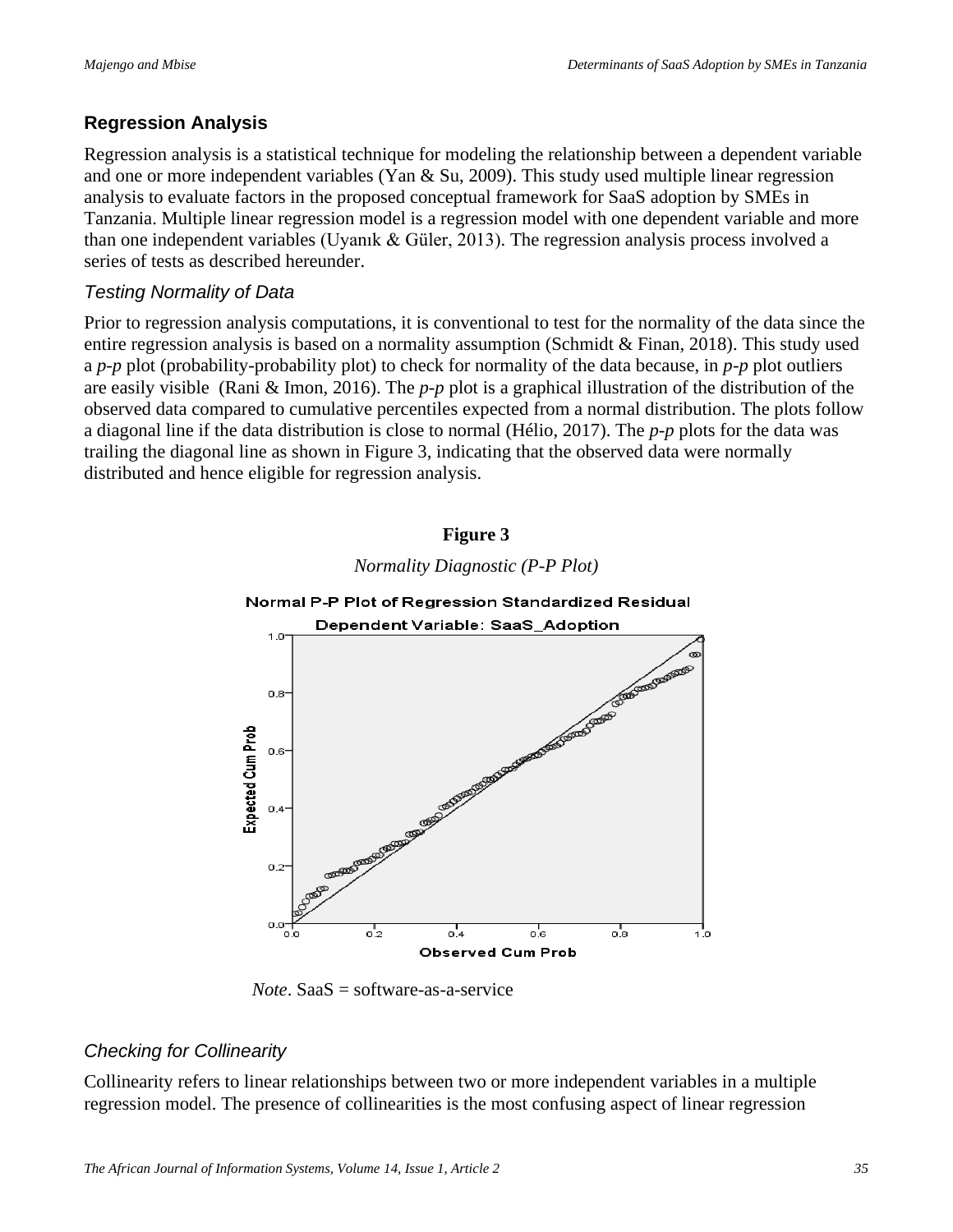especially when predictors are highly correlated, because collinearity masks the true relationship of the predictor variables with the dependent variable (Lavery et al., 2019; Salmerón Gómez et al., 2016). This study used variance inflation factors (VIFs) to detect the presence of collinearities. VIF associated with a predictor variable is the variance of the estimated coefficient for that predictor divided by the variance if the predictors were orthogonal (Akinwande et al., 2015). According to Marcoulides and Raykov (2019) common rule-of-thumb suggests that a predictor,  $X_j$  with  $VIF_j > 10$  indicates the presence of serious collinearity whereas VIFj > 5 indicates the presence of considerable collinearity. The VIFs for the independent variables were between 1.18 and 3.66 as shown in Table 3, indicating no collinearities among predictors and hence no correlation among independent variables.

| <b>VR</b> | <b>VIF</b> | Tolerance |  |
|-----------|------------|-----------|--|
| RA        | 2.13       | 0.4695    |  |
| CP        | 1.61       | 0.6211    |  |
| CX        | 1.48       | 0.6757    |  |
| AW        | 1.58       | 0.6329    |  |
| CT        | 1.18       | 0.8475    |  |
| SP        | 1.42       | 0.7042    |  |
| AR        | 1.92       | 0.5208    |  |
| TR        | 1.44       | 0.6944    |  |
| TM        | 3.66       | 0.2732    |  |
| TB        | 1.75       | 0.5714    |  |
| IF        | 1.31       | 0.7634    |  |
| PC        | 1.79       | 0.5587    |  |
| TP        | 3.54       | 0.2825    |  |

#### **Table 3**

*Collinearity Diagnosis*

*Note*.  $RA$  = relative advantage ;  $CP$  = compatibility;  $VIF$  = variance inflation factor;  $CX =$  complexity;  $AW =$  awareness;  $CT =$  cost;  $SP =$ security and privacy risk;  $AR =$  availability and reliability;  $TR =$ technological readiness;  $TM = top$  management support;  $TB = industry$ type; IF = internet infrastructure;  $PC =$  competitive pressure;  $TP =$ trading partners pressure

## *Determining the Adjusted R-Squared Value*

Miles (2014) described  $R^2$  and adjusted  $R^2$  in linear models as representing the proportion of variance in the outcome variable which is explained by the predictor variables in the sample  $(R^2)$  and an estimate in the population (adjusted  $R^2$ ). The  $R^2$  value is measured from 0 to 1 and is commonly presented as percentages from 0 percent to 100 percent. There is no specific value considered as a minimum acceptable  $R^2$  value as it depends on the application of the results. However, higher values are better (Ricci, 2010). The regression model had  $R^2$  value of 0.4099 and adjusted  $R^2$  value of 0.3485, indicating that the proposed conceptual framework can explain adoption of SaaS by SMEs in Tanzania by 34.85%.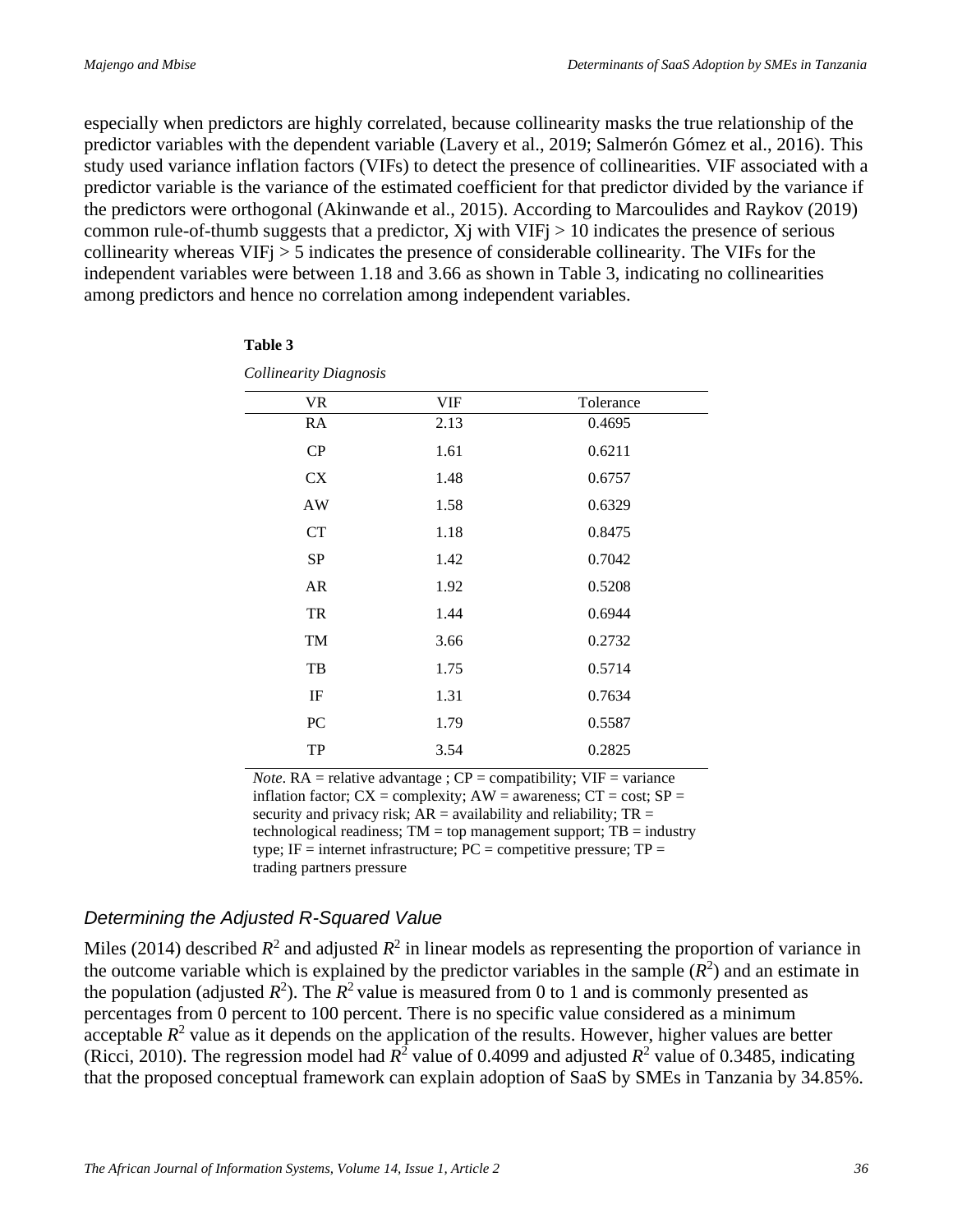## *Hypotheses Testing*

The summary of the coefficients and *p*-values in the regression model are presented in Table 4. Coefficients describe the mathematical relationship between each independent variable and the dependent variable, while *p*-values for the coefficients indicate whether these relationships are statistically significant or not. It further indicates something about "how significant" the result is. The smaller the *p*-value, the stronger the evidence against the null hypothesis (Wright, 1992). The general rule of thumb is if the adjusted *p*-value for an individual hypothesis is less than the chosen significance level (α), then the hypothesis is rejected (Hair et al., 2014). This study assumed a 95% confidence level, thus  $\alpha$  = 0.05. This implies that factors with hypotheses having *p*-values of less than 0.05 are considered significant.

#### **Table 4**

*Research Model Summary*

|                                     |          |       |       | 95% CI   |          |  |
|-------------------------------------|----------|-------|-------|----------|----------|--|
| Variable (VR)                       | Coeff    | SE    | n     | LL       | UL       |  |
| Relative Advantage                  | 0.360    | 0.801 | 0.000 | $-0.518$ | $-0.201$ |  |
| Compatibility                       | $-0.504$ | 0.081 | 0.000 | $-0.664$ | $-0.343$ |  |
| Complexity                          | 0.010    | 0.082 | 0.907 | $-0.153$ | 0.172    |  |
| Awareness                           | 0.182    | 0.087 | 0.039 | 0.009    | 0.354    |  |
| Cost                                | 0.375    | 0.820 | 0.000 | 0.213    | 0.537    |  |
| Perceived Security and Privacy Risk | $-0.183$ | 0.079 | 0.023 | $-0.340$ | $-0.026$ |  |
| Reliability and Availability        | 0.251    | 0.721 | 0.042 | $-0.049$ | 0.294    |  |
| <b>Technological Readiness</b>      | $-0.075$ | 0.085 | 0.378 | $-0.242$ | 0.092    |  |
| <b>Top Management Support</b>       | 0.240    | 0.075 | 0.002 | 0.091    | 0.389    |  |
| <b>Industry Type</b>                | 0.015    | 0.800 | 0.852 | $-0.143$ | 0.173    |  |
| Internet Infrastructure             | 0.177    | 0.085 | 0.139 | $-0.008$ | 0.345    |  |
| Competitive Pressure                | $-0.106$ | 0.083 | 0.202 | $-0.270$ | 0.058    |  |
| Trade Partners' Pressure            | 0.263    | 0.774 | 0.001 | 0.110    | 0.416    |  |
| Constant                            | 3.160    | 0.744 | 0.000 | 1.682    | 4.638    |  |

*Note*. CI = confidence interval;  $LL$  = lower limit;  $UL$  = upper limit

## **DISCUSSION**

This study aimed to propose a conceptual framework for SaaS adoption by SMEs in Tanzania and recommend strategies for enhancing its adoption among Tanzanian SMEs. In achieving that objective, the study investigated determinants of SaaS adoption by SMEs. The identified determinants were used as constructs in the proposed conceptual framework.

Upon rigorous statistical analysis, the study revealed that out of thirteen determinants in adoption of SaaS by SMEs identified from literature, eight determinants are practically significant in the decision to adopt a SaaS model by SMEs in Tanzania; Cost reduction (β = 0.375, *p* = .000), Top Management Support ( $\beta$  = 0.240, *p* = .002), Awareness in SaaS model ( $\beta$  = 0.182, *p* = .039), Relative Advantage attained with SaaS solutions ( $β = 0.360, p = .000$ ), Perceived Security and Privacy Risk of the SaaS model ( $\beta$  = -0.183, *p* = .023), Reliability and Availability of SaaS tools ( $\beta$  = 0.251, p = .042),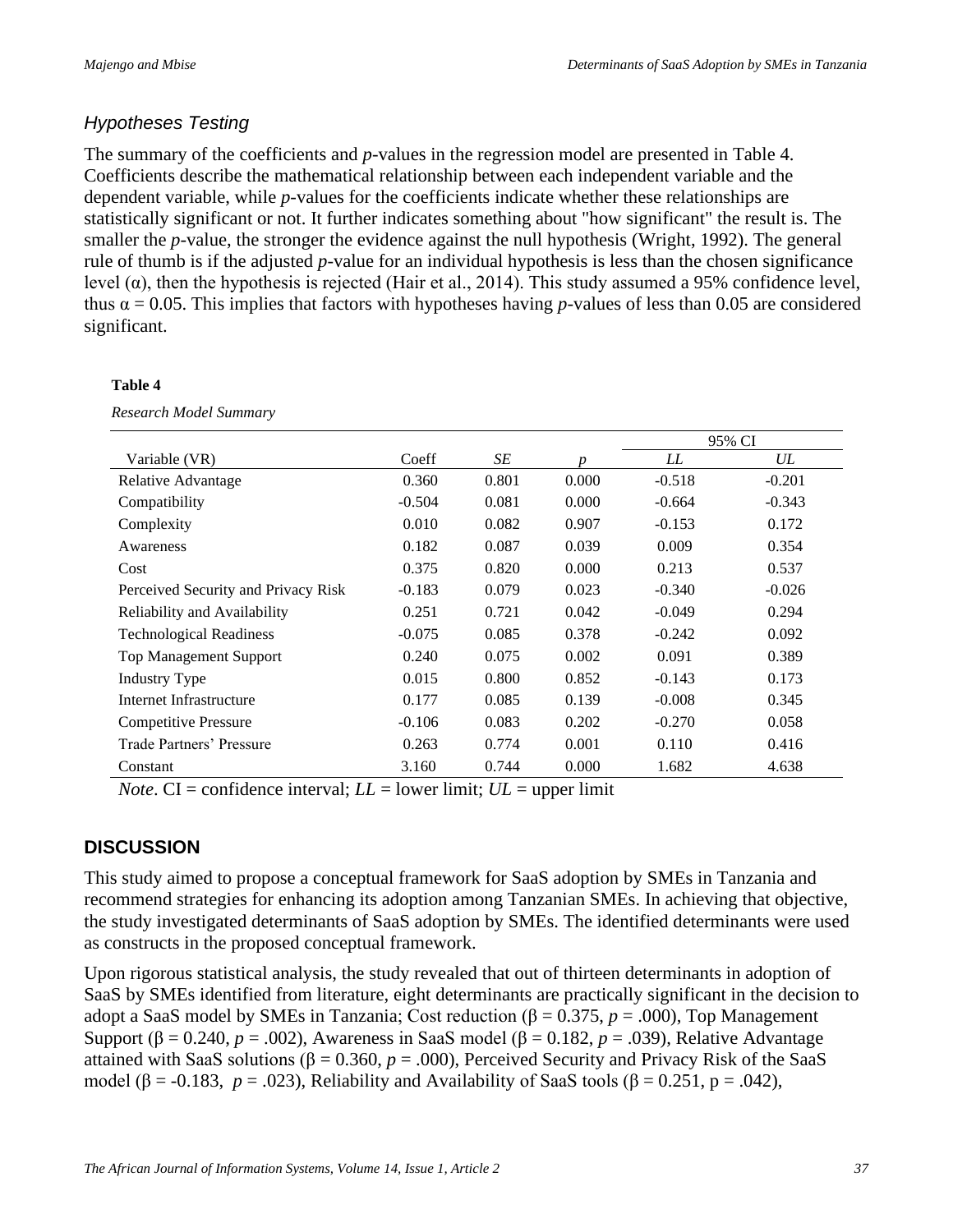Compatibility challenges of the SaaS model (β = -0.504, *p* = .000) and Trade Partners' Pressure from the firm's trading partners ( $\beta = 0.263$ ,  $p = .001$ ).

The study has revealed that cost reduction is the most significant determinant for adoption of SaaS by SMEs in Tanzania which is similar to the study of Mokwena and Hlebela (2018). SMEs in Tanzania are characterized by low capital investment and are thus conscious of heavy spending in IT resources such as development and maintenance of on-premises software. The SaaS model offers a relatively low-cost solution as it shifts the development, maintenance, and infrastructure costs from users to the CSP. Reduction in the CAPEX and OPEX for IT infrastructure is the highest driver for cloud adoption. This finding correlates with interview comments as given by executive managers of some firms:

We are saving significant amount of money by using cloud-based software, imagine for a tiny software like Human Resource Management System, without SaaS products we had to pay an IT firm to develop the HR application for us again to pay for update or maintenance costs.

We are using cloud-based sales application from a certain local firm to manage sales and stock. We are really paying very small amount to use the software.

Therefore, it is recommended that CSPs should offer low-cost solutions in order to improve adoption of SaaS by SMEs in Tanzania.

On the other hand, compatibility issues, and perceived security and privacy risk have been identified as significantly affecting adoption of the SaaS model by SMEs in a negative manner. Compatibility is caused by difficulty in integrating the SaaS products to existing systems or norms of a firm since the SaaS tools are built to suit general public or industry demands. The study of (Usman et al., 2019) has also found compatibility issues significantly affect the adoption of cloud computing services.

Perceived security and privacy risk prevails when SMEs' fear that their sensitive data such as customers' information may be accessed by the CSP or any third party. Security and privacy is a major concern for many firms in their decision to adopt cloud computing (Alismaili et al., 2020; Narwane et al., 2019). Thus, the study recommends that CSPs consider software compatibility and security issues in order to enhance the adoption of SaaS model by Tanzanian SMEs.

In this study, top management support has been identified as a significant determinant for adoption of a SaaS model, which is similar to other studies in developing economies such as Al-Shboul (2018) and Kumar et al. (2017). Unlike large firms which are composed of several departments, some of which can be autonomous, SMEs in Tanzania have a simple management structure. Thus, top management primarily provides the firm's strategic decisions, such as adoption of any technological innovation. Therefore, SMEs' top management should actively participate in the adoption of the SaaS model in order to enhance adoption in their firms.

In general, the study acknowledges that determinants for cloud computing adoption vary in different developing economies; determinants are influenced by geographical and industrial factors (Maqueira-Marín et al., 2017).

## **LIMITATIONS OF THE STUDY**

Despite the contribution of this research, the study had some limitations as described hereunder.

Internal validity; this study assumed a 95% confidence level, thus a significance level,  $\alpha = 0.05$ . This means only factors having hypotheses with *p*-values less than 0.05 are considered significant in the adoption of SaaS by SMEs in Tanzania.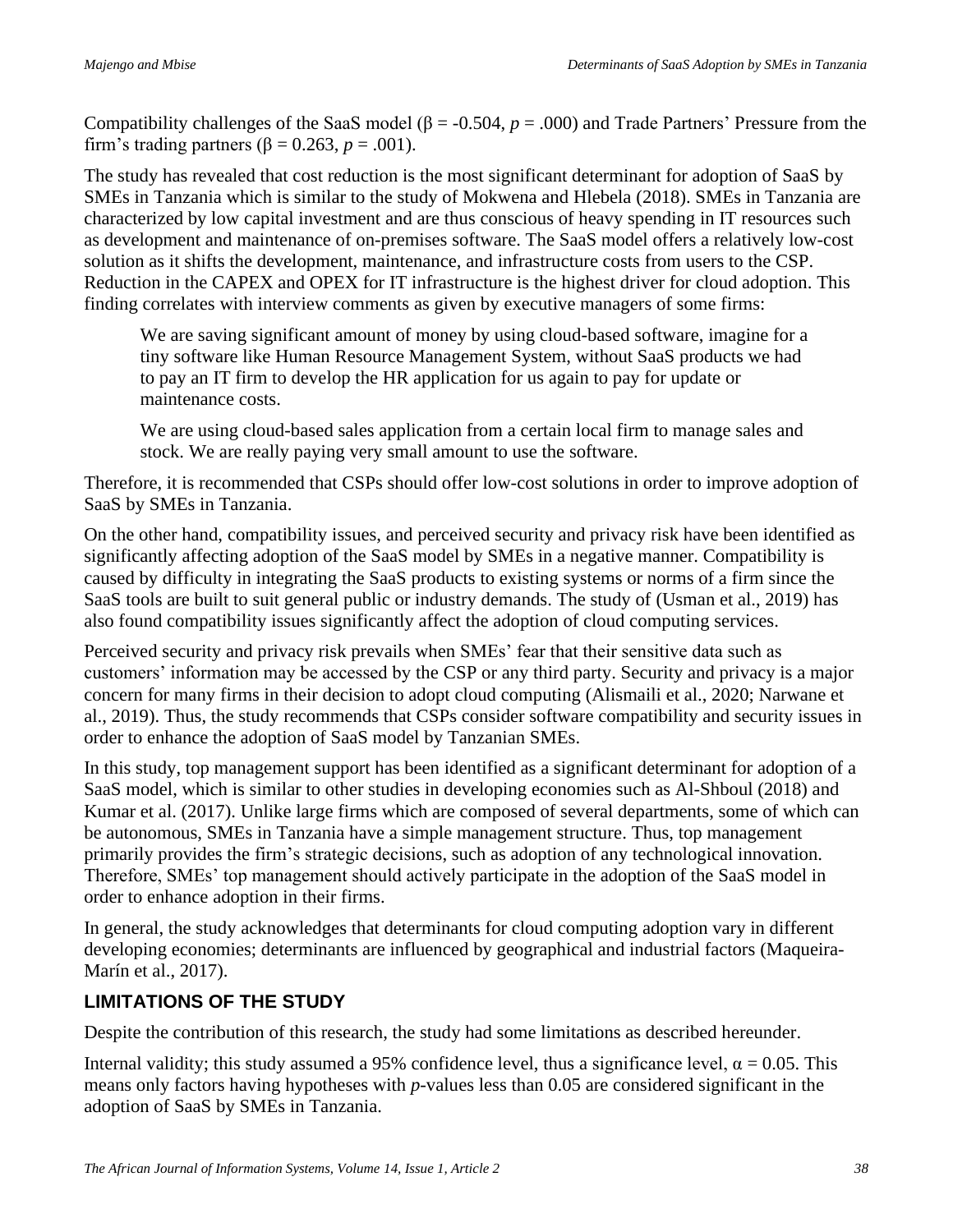External validity; the study used a non-probability sampling technique (judgmental sampling) which does not follow the theory of probability in the choice of respondents from the sampling population, but rather relied on the researchers' knowledge as to who could provide accurate information to fulfill the objectives of the study. The non-probability sampling techniques may be biased if consideration of selecting elements from the sampling population has not been done carefully.

Construct validity; this study used two theoretical frameworks (DOI and TOE) in determining factors affecting adoption of SaaS by SMEs, which means factors from other theoretical frameworks have not been explored.

Conclusion validity; the study characterized SMEs as defined in the current SMEs policy of Tanzania. If this policy changes significantly the applicability of the results may not be generalized.

#### **FUTURE WORKS**

We suggest the following areas for future works:

- consider the use of a probability (random) sampling design where all SMEs in Tanzania will have an equal and independent chance of being selected in the sample,
- consider the use of other theoretical frameworks of technology adoption apart from DOI theory and TOE framework to enrich the body of knowledge about adoption of SaaS in Tanzania,
- consider narrowing the scope by investigating either small enterprises or medium enterprises independently in order to have more compact results, since these two categories may differ slightly in business operations, and
- a cross-sectional study is suggested as determinants of technology adoption may change over time. Therefore, this study should be repeated within a reasonable future timeframe.

#### **CONCLUSION**

This work investigated determinants of SaaS adoption by SMEs in Tanzania and provided recommendations that would enhance its adoption among SMEs in the country. Adoption of cloud-based software can improve business performance, productivity, and efficiency at a relatively low operational cost. The study provides insights about factors affecting adoption of SaaS by SMEs and proposes a conceptual framework for SaaS adoption by SMEs in Tanzania based on DOI Theory and TOE framework. Therefore, SMEs and ASPs can utilize this work as a guide in the adoption of SaaS products by the firms. Furthermore, this study will help ASPs to develop SaaS products more relevant to Tanzanian SMEs.

## **REFERENCES**

- Akande, A. O., & Van Belle, J. P. (2015). Cloud computing in higher education: A snapshot of software as a service. In S. Misra, C. Ayo, N. Omoregbe, B. Odusote, & A. Adewumi (Eds.), *Proceedings of the IEEE 6th International Conference on Adaptive Science and Technology (ICAST)* (pp. 1-5). IEEE. <https://doi.org/10.1109/ICASTECH.2014.7068111>
- Akinwande, M. O., Dikko, H. G., & Samson, A. (2015). Variance inflation factor: as a condition for the inclusion of suppressor variable(s) in regression analysis. *Open Journal of Statistics*, *5*(7), 754-767.
- Al-Dwairi, R. M., Al-Tweit, N., & Zyout, K. (2018). Factors influencing cloud-computing adoption in small and medium Ecommerce enterprises in Jordan. In *ICIEB '18: Proceedings of the 2018 International Conference on Internet and e-Business* (pp. 73–78). Association for Computing Machinery. https://doi.org/10.1145/3230348.3230370
- Al-Hujran, O., Al-Lozi, E. M., Al-Debei, M. M., & Maqableh, M. (2018). Challenges of cloud computing adoption from the TOE framework perspective. *International Journal of E-Business Research*, *14*(3), 77–94. https://doi.org/10.4018/IJEBR.2018070105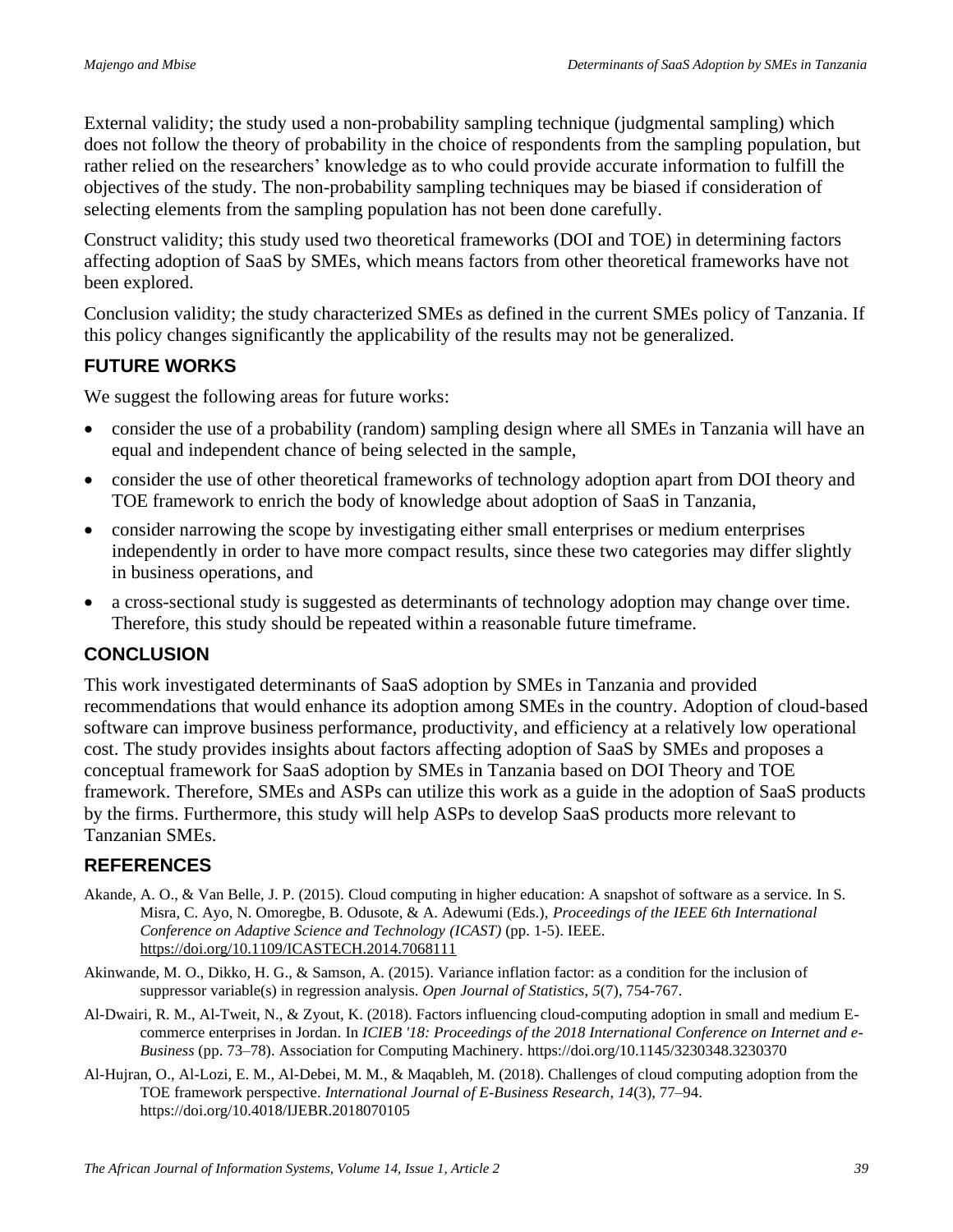- Al-Jabri, I. M., & Alabdulhadi, M. H. (2016). Factors affecting cloud computing adoption: Perspectives of IT professionals. *International Journal of Business Information Systems*, *23*(4), 389–405.<https://doi.org/10.1504/IJBIS.2016.1000036>
- Al-Shboul, M.A. (2019). Towards better understanding of determinants logistical factors in SMEs for cloud ERP adoption in developing economies. *Business Process Management Journal*, *25*(5), 887-907. https://doi.org/10.1108/BPMJ-01- 2018-0004
- Alanezi, M. A. (2018). Factors influencing cloud computing adoption in Saudi Arabia's private and public organizations: A qualitative evaluation. *International Journal of Advanced Computer Science and Applications*, *9*(4), 121–129. https://doi.org/10.14569/IJACSA.2018.090421
- Alassafi, M. O., Alharthi, A., Walters, R. J., & Wills, G. B. (2017). Security risk factors that influence cloud computing adoption in Saudi Arabia government agencies. In *International Conference on Information Society (i-Society 2016)* (pp. 28–31). IEEE. https://doi.org/10.1109/i-Society.2016.7854165
- AlBar, A. M., & Hoque, M. R. (2019). Factors affecting cloud ERP adoption in Saudi Arabia: An empirical study. *Information Development*, *35*(1), 150–164. https://doi.org/10.1177/0266666917735677
- Alismaili, S. Z., Li, M., Shen, J., Huang, P., He, Q., & Zhan, W. (2020). Organisational-level assessment of cloud computing adoption: Evidence from the Australian SMEs. *Journal of Global Information Management*, *28*(2), 73–89. https://doi.org/10.4018/JGIM.2020040104
- Alkhater, N., Wills, G., & Walters, R. (2015). Factors influencing an organisation's intention to adopt cloud computing in Saudi Arabia. In *2014 IEEE 6th International Conference on Cloud Computing Technology and Science* (pp. 1040– 1044). IEEE. https://doi.org/10.1109/CloudCom.2014.95
- Amron, M. T., Ibrahim, R., Bakar, N. A., & Chuprat, S. (2019). Acceptance of cloud computing in the Malaysian public sector: A proposed model. *International Journal of Engineering Business Management*, *11*, 1–9. https://doi.org/10.1177/1847979019880709
- Attaran, M., & Woods, J. (2018). Cloud computing technology : A viable option for small and medium-sized businesses, *Journal of Strategic Innovation and Sustainability*, *13*(2)[, https://doi.org/10.33423/jsis.v13i2.609](https://doi.org/10.33423/jsis.v13i2.609)
- Ayoobkhan, A. L. M., & Asirvatham, D. (2019). A Study on the adoption of software as a service (SaaS) in online business SMEs in Sri Lanka. *Asian Journal of Research in Computer Science*, *2*( 2), 1–13. https://doi.org/10.9734/ajrcos/2018/v2i228749
- Bhatti, T. (2017). Influences on adoption of cloud-based ERP systems in SMEs: The technological-organizationalenvironmental framework. *Corporate Ownership and Control*, *15*(1), 370–380. https://doi.org/10.22495/cocv15i1c2p6
- Bhuiyan, M. Y., Othman, S. H., & Raja Mohd. Radzi, R. Z. (2019). An enhancement of TOE model by investigating the influential factors of cloud adoption security objectives. *International Journal of Innovative Computing*, *9*(1), 55– 67. https://doi.org/10.11113/ijic.v9n1.192
- Diaby, T., & Rad, B. B. (2017). Cloud computing: A review of the concepts and deployment models. *International Journal of Information Technology and Computer Science*, *9*(6), 50–58. https://doi.org/10.5815/ijitcs.2017.06.07
- Didas, S. (2019). Fundamentals of data analysis and statistics. In G. Dartmann, H. Song, & A. Schmeink (Eds.), *Big data analytics for cyber-physical systems: Machine learning for the internet of things*, (pp. 25-47). Elsevier Inc. <https://doi.org/10.1016/B978-0-12-816637-6.00002-6>
- DePietro, R., Wiarda, E., & Fleischer, M. (1990). The context for change: Organization, technology and environment. In L. G. Tornatzky, & M. Fleischer (Eds.), *The processes of technological innovation*, (pp. 151-175). Lexington Books.
- Gamage, T. C. (2019). Determinants of cloud computing adoption among SMEs in Sri Lanka: A meta theoretical framework. *International Journal of Asian Social Science*, *9*(2), 189–203. https://doi.org/10.18488/journal.1.2019.92.189.203
- Gangwar, H., & Date, H. (2016). Critical factors of cloud computing adoption in organizations: An empirical study. *Global Business Review*, *17*(4), 886–904.<https://doi.org/10.1177/0972150916645692>
- Gliem, J. A., & Gliem, R. R. (2003). Calculating, interpreting, and reporting Cronbach's alpha reliability coefficient for Likert-type scales. Midwest Research-to-Practice Conference in Adult, Continuing, and Community Education.
- Hair, J. F., Black, W. C., Babin, B. J., & Anderson, R. E. (2014). *Multivariate data analysis: Pearson new international edition* (7th ed.). Pearson Prentice Hall.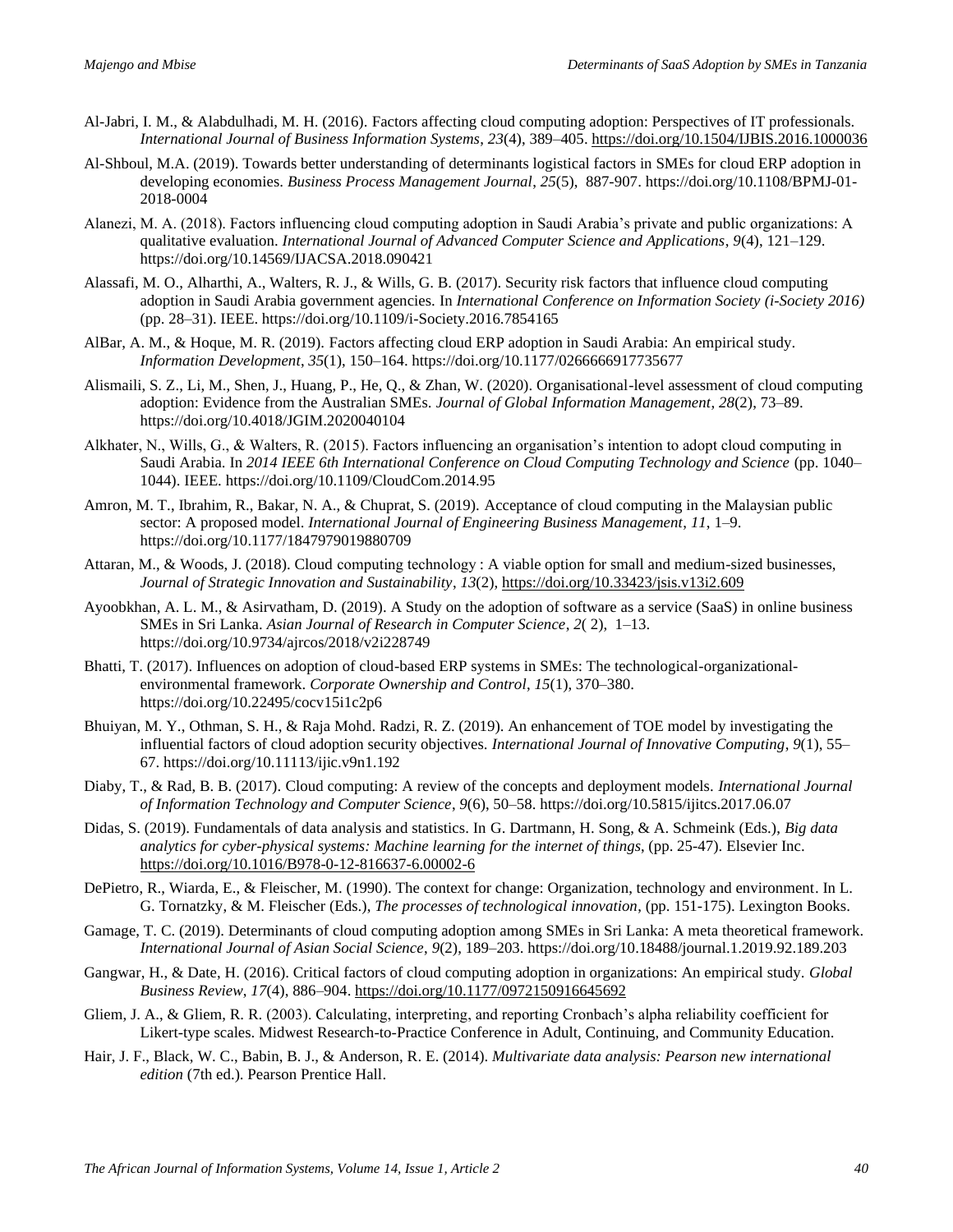- Hassan, H., Mohd Nasir, M. H., & Khairudin, N. (2017). Cloud computing adoption in organisations: Review of empirical literature. *SHS Web of Conferences*, *34*, Article 02001. https://doi.org/10.1051/shsconf/20173402001
- Israel, G. D. (1992). *Determining sample size.* [Bulletin PEOD6]. University of Florida*.*. https://krishanpandey.com/rpapersd/Determining%20Sample%20Size.pdf
- Jianwen, C., & Wakil, K. (2019). A model for evaluating the vital factors affecting cloud computing adoption: Analysis of the services sector. *Kybernetes*, *49*(10), 2475-2492. https://doi.org/10.1108/K-06-2019-0434
- Karkonasasi, K., Baharudin, A. S., Esparham, B., & Mousavi, S. A. (2016). Adoption of cloud computing among enterprises in Malaysia. *Indian Journal of Science and Technology*, *9*(48), 1–7. https://doi.org/10.17485/ijst/2016/v9i48/88128
- Khan, N., & Al-Yasiri, A. (2016). Identifying cloud security threats to strengthen cloud computing adoption framework. *Procedia Computer Science*, *94*, 485–490. https://doi.org/10.1016/j.procs.2016.08.075
- Khanda, M., & Doss, S. (2018). SME cloud adoption in Botswana: Its challenges and successes. *International Journal of Advanced Computer Science and Applications*, *9*(1), 468–478. https://doi.org/10.14569/IJACSA.2018.090165
- Kim, S. H., Jang, S. Y., & Yang, K. H. (2017). Analysis of the determinants of software-as-a-service adoption in small businesses: Risks, benefits, and organizational and environmental factors. *Journal of Small Business Management*, *55*(2), 303–325[. https://doi.org/10.1111/jsbm.12304](https://doi.org/10.1111/jsbm.12304)
- Kline, P. (1994). *An easy guide to factor analysis* (1st ed.). Routledge. https://doi.org/10.4324/9781315788135
- Kumar, D., & Samalia, H. V. (2017). Investigating factors affecting cloud computing adoption by SMEs in Himachal Pradesh. In *Proceedings - 2016 IEEE International Conference on Cloud Computing in Emerging Markets* (pp. 9– 16). The Institute of Electrical and Electronics Engineers. https://doi.org/ 10.1109/CCEM.2016.012
- Kumar, D., Samalia, H. V., & Verma, P. (2017). Exploring suitability of cloud computing for small and medium-sized enterprises in India. *Journal of Small Business and Enterprise Development*, *24*(4), 814–832. https://doi.org/10.1108/JSBED-01-2017-0002
- Lavery, M. R., Acharya, P., Sivo, S. A., & Xu, L. (2019). Number of predictors and multicollinearity: What are their effects on error and bias in regression? *Communications in Statistics: Simulation and Computation*, *48*(1), 27–38. https://doi.org/10.1080/03610918.2017.1371750
- Lee, Y. C. (2019). Adoption intention of cloud computing at the firm level. *Journal of Computer Information Systems*, *59*(1), 61–72. https://doi.org/10.1080/08874417.2017.1295792
- Maqueira-Marín, J. M., Bruque-Cámara, S., & Minguela-Rata, B. (2017). Environment determinants in business adoption of cloud computing. *Industrial Management and Data Systems*, *117*(1), 228–246. https://doi.org/10.1108/IMDS-11- 2015-0468
- Marcoulides, K. M., & Raykov, T. (2019). Evaluation of variance inflation factors in regression models using latent variable modeling methods. *Educational and Psychological Measurement*, *79*(5), 874–882. https://doi.org/10.1177/0013164418817803
- Martins, R., Oliveira, T., & Thomas, M. A. (2016). An empirical analysis to assess the determinants of SaaS diffusion in firms. *Computers in Human Behavior*, *62*, 19–33. https://doi.org/10.1016/j.chb.2016.03.049
- Matias, J. B., & Hernandez, A. A. (2019). Cloud computing adoption intention by MSMEs in the Philippines. *Global Business Review*, *22*(3), 612-633. https://doi.org/10.1177/0972150918818262
- Miles, J. (2014). R squared, adjusted R squared. *Wiley StatsRef: Statistics Reference Online*, *2*, 2–4. https://doi.org/10.1002/9781118445112.stat06627
- Mokwena, S., & Hlebela, C. (2018). Factors affecting the adoption of software as a service in South African small medium enterprises. In *2018 Open Innovations Conference* (pp. 134–139). IEEE. https://doi.org/10.1109/OI.2018.8535714
- Mrhaouarh, I., Okar, C., Namir, A., & Chafiq, N. (2018). Cloud computing adoption in developing countries: A systematic literature review. In *2018 IEEE International Conference on Technology Management, Operations and Decisions (ICTMOD)* (pp. 73–79). IEEE. https://doi.org/10.1109/ITMC.2018.8691295
- Namasudra, S. (2018). Cloud computing: A new era. *Journal of Fundamental & Applied Sciences*, *10*(2), *113-135*.
- Narwane, V. S., Raut, R. D., Gardas, B. B., Kavre, M. S., & Narkhede, B. E. (2019). Factors affecting the adoption of cloud of things: The case study of Indian small and medium enterprises. *Journal of Systems and Information Technology*, *21*(4), 397–418[. https://doi.org/10.1108/JSIT-10-2018-0137](https://doi.org/10.1108/JSIT-10-2018-0137)
- Nunnally, J. C. (1978). *Psychometric theory* (2nd ed.). McGraw-Hill.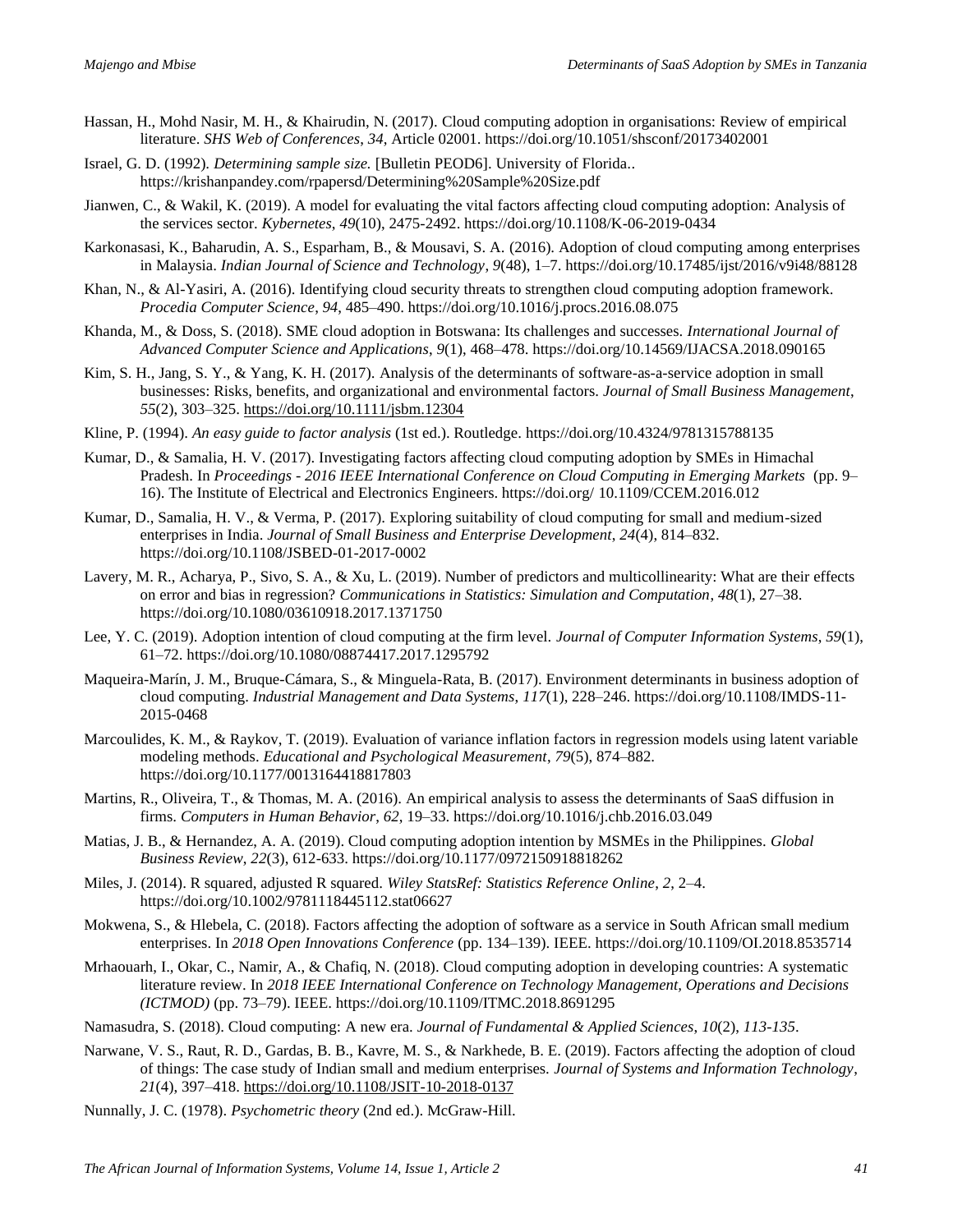- Oliveira, T., Martins, R., Sarker, S., Thomas, M., & Popovič, A. (2019). Understanding SaaS adoption: the moderating impact of the environment context. *International Journal of Information Management*, *49*, 1–12. https://doi.org/10.1016/j.ijinfomgt.2019.02.009
- Pasape, L. (2018). Internationalization of small and medium enterprises from Arusha Tanzania: market information, financial resources and product quality setbacks. *Business and Management Studies*, *4*(2), 77. https://doi.org/10.11114/bms.v4i2.3268
- Pathan, Z. H., Jianqiu, Z., Akram, U., Khan, M. K., Latif, Z., & Tunio, M. Z. (2017). Innovation-diffusion determinants of cloud-computing adoption by Pakistani SMEs. *Human Systems Management*, *36*(3), 197–209. https://doi.org/10.3233/HSM-171794
- Priyadarshinee, P., Raut, R. D., Jha, M. K., & Kamble, S. S. (2017). A cloud computing adoption in Indian SMEs: Scale development and validation approach. *Journal of High Technology Management Research*, *28*(2), 221–245. https://doi.org/10.1016/j.hitech.2017.10.010
- Rani, D. K., & Imon, A. H. M. R. (2016). A brief review of tests for normality*. American Journal of Theoretical and Applied Statistics, 5*(1), 5-12.
- Raut, R. D., Gardas, B. B., Jha, M. K., & Priyadarshinee, P. (2017). Examining the critical success factors of cloud computing adoption in the MSMEs by using ISM model. *Journal of High Technology Management Research*, *28*(2), 125–141. https://doi.org/10.1016/j.hitech.2017.10.004
- Ricci, L. (2010). Adjusted R-squared type measure for exponential dispersion models. *Statistics and Probability Letters*, *80*(17–18), 1365–1368. https://doi.org/10.1016/j.spl.2010.04.019
- Sabi, H. M., Uzoka, F. M. E., Langmia, K., & Njeh, F. N. (2016). Conceptualizing a model for adoption of cloud computing in education. *International Journal of Information Management*, *36*(2), 183–191. https://doi.org/10.1016/j.ijinfomgt.2015.11.010
- Safari, F., Safari, N., & Hasanzadeh, A. (2015). The adoption of software-as-a-service (SaaS): Ranking the determinants. *Journal of Enterprise Information Management*, *28*(3), 400–422. https://doi.org/10.1108/JEIM-02-2014-0017
- Salmerón Gómez, R., García Pérez, J., López Martín, M. D. M., & García, C. G. (2016). Collinearity diagnostic applied in ridge estimation through the variance inflation factor. *Journal of Applied Statistics*, *43*(10), 1831–1849. https://doi.org/10.1080/02664763.2015.1120712
- Sandu, R., & Gide, E. (2018). Technological, organisational and environmental (TOE) factors that influence the adoption of cloud based service SMEs in India. In *2018 IEEE 11th International Conference on Cloud Computing (CLOUD)* (pp. 866–870). IEEE.<https://doi.org/10.1109/CLOUD.2018.00123>
- Schmidt, A. F., & Finan, C. (2018). Linear regression and the normality assumption. *Journal of Clinical Epidemiology*, *98*, 146-151.
- Senarathna, I., Wilkin, C., Warren, M., Yeoh, W., & Salzman, S. (2018). Factors that influence adoption of cloud computing: an empirical study of Australian SMEs. *Australasian Journal of Information Systems*, *22*. https://doi.org/10.3127/ajis.v22i0.1603
- Senyo, P. K., Effah, J., & Addae, E. (2016). Preliminary insight into cloud computing adoption in a developing country. *Journal of Enterprise Information Management*, *29*(4), 505–524. https://doi.org/10.1108/JEIM-09-2014-0094
- Simmon, E. (2018). *Evaluation of cloud computing services based on NIST 800-145* [NIST Special Publication 500-322]. National Institute of Standards and Technology. https://doi.org/10.6028/NIST.SP.500-322
- Stieninger, M., Nedbal, D., Wetzlinger, W., Wagner, G., & Erskine, M. A. (2018). Factors influencing the organizational adoption of cloud computing: A survey among cloud workers. *International Journal of Information Systems and Project Management*, *6*(1), 5–23. https://doi.org/10.12821/ijispm060101
- Tarhini, A., Arachchilage, N. A. G., Masa'deh, R., & Abbasi, M. S. (2015). A critical review of theories and models of technology adoption and acceptance in information system research. *International Journal of Technology Diffusion*, *6*(4), 58–77. https://doi.org/10.4018/ijtd.2015100104
- Tavakol, M., & Dennick, R. (2011). Making sense of Cronbach's alpha. *International Journal of Medical Education*, *2*, 53– 55. https://doi.org/10.5116/ijme.4dfb.8dfd
- Tripathi, S. (2019). Determinants of cloud computing intentions to use: Role of firm's size, managerial structure and industrial sector. *Journal of International Technology and Information Management*, *28*(2), 51–92.